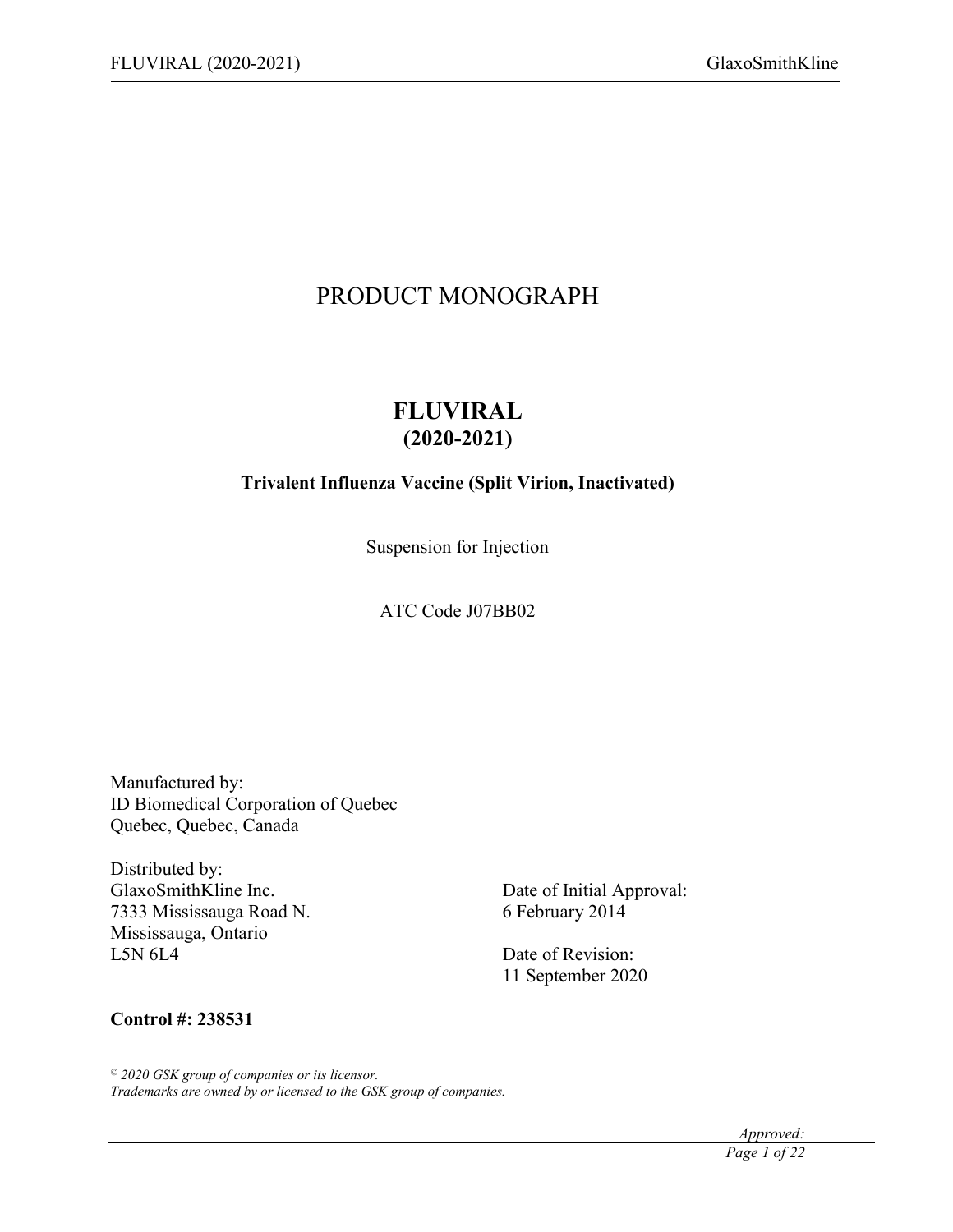# **Table of Contents**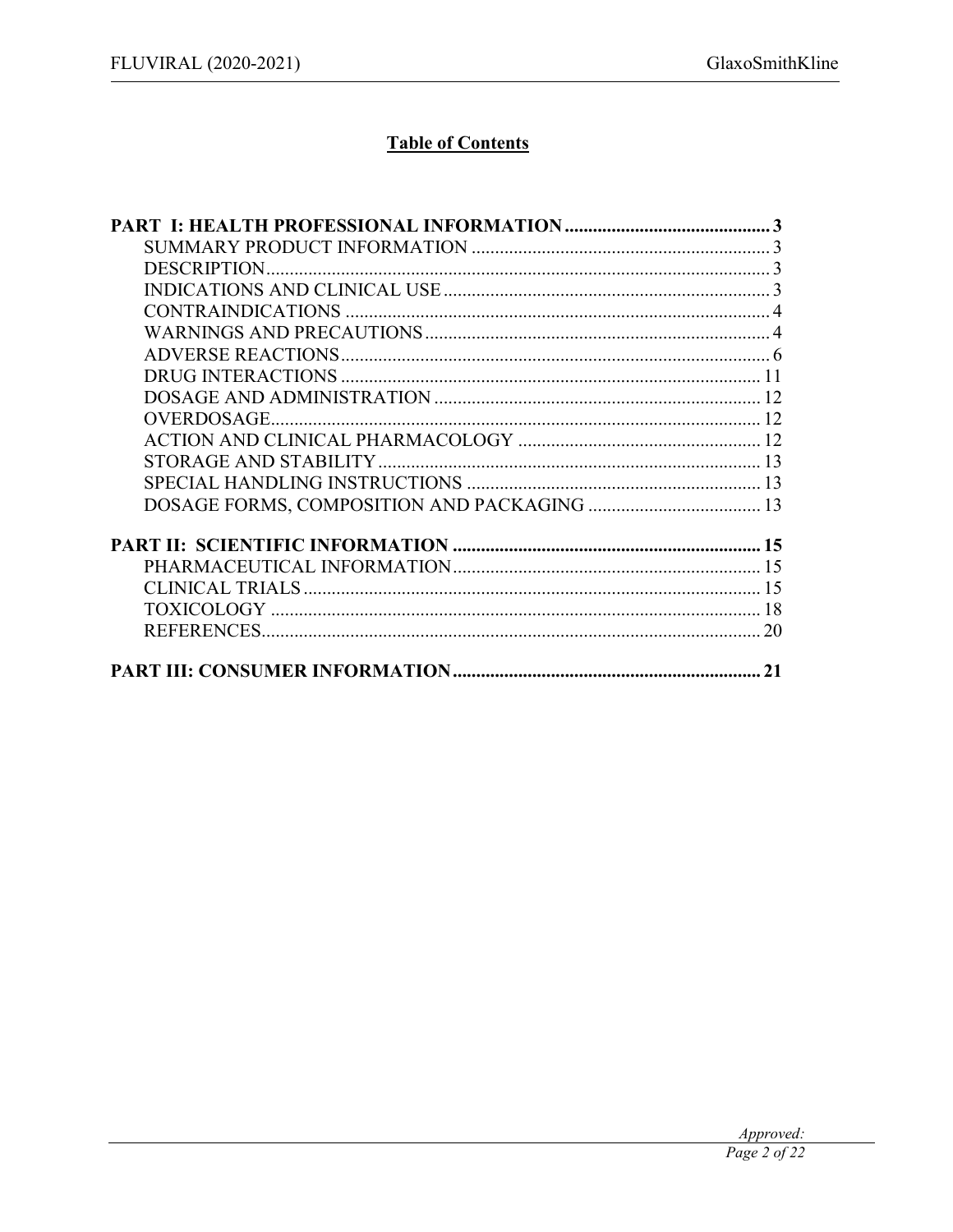# **FLUVIRAL**

# **(2020-2021)**

Trivalent Influenza Vaccine (Split virion, Inactivated)

### **PART I: HEALTH PROFESSIONAL INFORMATION**

### **SUMMARY PRODUCT INFORMATION**

| <b>Route of</b> | <b>Dosage Form / Strength</b> | <b>Clinically Relevant Nonmedicinal</b>     |
|-----------------|-------------------------------|---------------------------------------------|
| Administration  |                               | <b>Ingredients</b>                          |
| Intramuscular   | Suspension for Injection      | Egg proteins, sodium deoxycholate, ethanol, |
|                 |                               | formaldehyde, sucrose, α-tocopheryl         |
|                 | Each 0.5 mL dose              | hydrogen succinate, polysorbate 80,         |
|                 | contains $15 \mu g$ of        | thimerosal*                                 |
|                 | influenza virus               | For a complete listing see Dosage Forms,    |
|                 | haemagglutinin/strain for     | Composition and Packaging section.          |
|                 | each strain listed below      |                                             |
|                 | (see Description)             |                                             |

\*multidose presentation

### **DESCRIPTION**

FLUVIRAL is a trivalent, split-virion influenza vaccine prepared from virus grown in the allantoic cavity of embryonated hens' eggs. The virus is inactivated with ultraviolet light treatment followed by formaldehyde treatment, purified by centrifugation and disrupted with sodium deoxycholate. FLUVIRAL is used for active immunization against influenza disease caused by the influenza subtypes A and type B contained in the vaccine.

This vaccine complies with the World Health Organization (WHO) recommendation (Northern Hemisphere) for the 2020-2021 season.

Each 0.5 mL dose of vaccine contains 15 micrograms haemagglutinin of each of the following three influenza virus strains:

15µg HA - A/Guangdong-Maonan/SWL1536/2019 (H1N1)pdm09-like virus; 15µg HA - A/Hong Kong/2671/2019 (H3N2)-like virus;

15µg HA - B/Washington/02/2019-like virus from B/Victoria lineage

# **INDICATIONS AND CLINICAL USE**

FLUVIRAL is indicated for active immunization of adults and children from 6 months of age against influenza disease caused by influenza virus types A and B contained in the vaccine.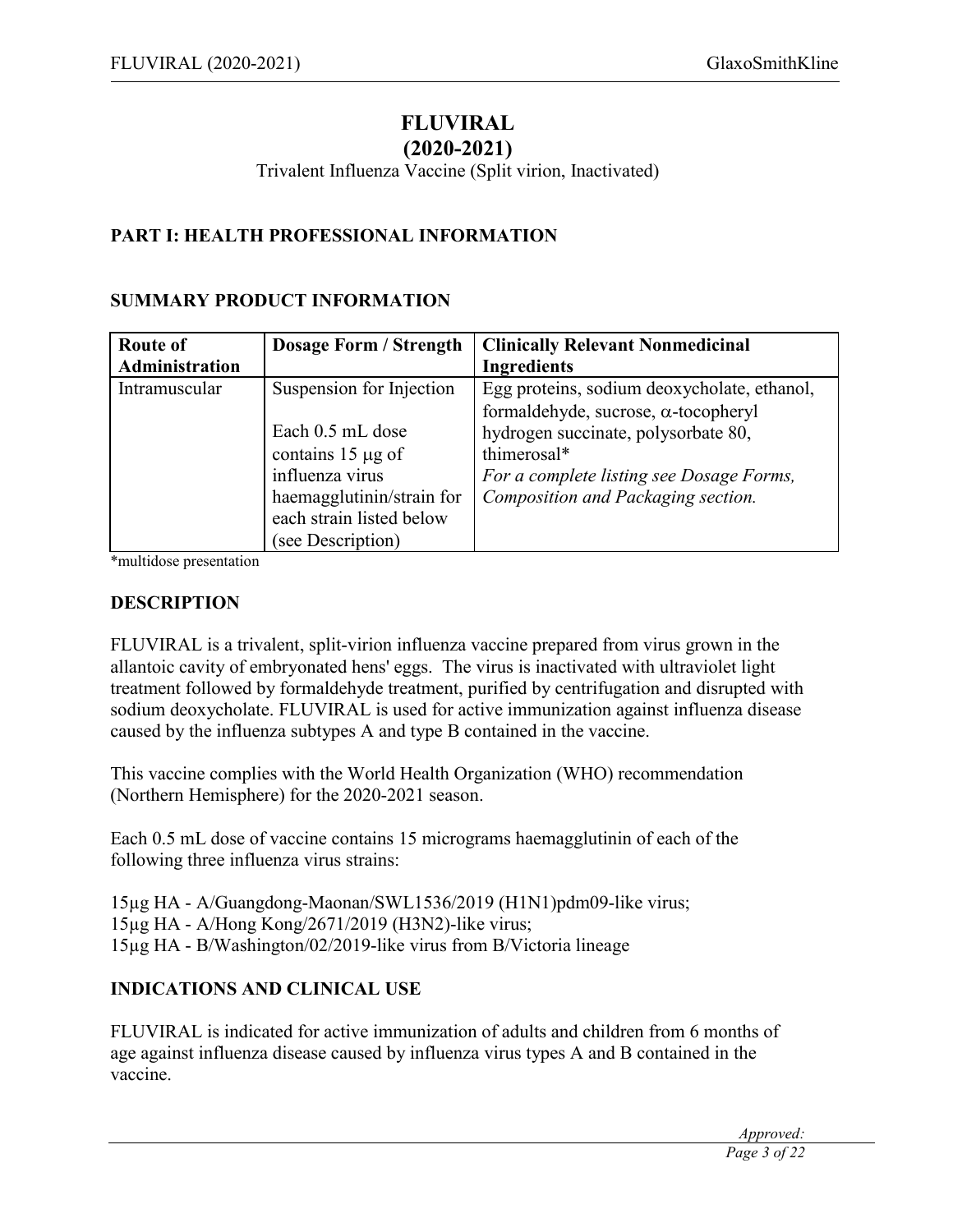The National Advisory Committee on Immunization (NACI) provides additional guidance on the use of the influenza vaccine in Canada. Please refer to published *Statement on Seasonal Influenza Vaccine* for the current season. (1)

### **CONTRAINDICATIONS**

FLUVIRAL should not be administered to subjects with known hypersensitivity to egg proteins or after previous administration of any influenza vaccine produced in eggs or to any component of the vaccine.

### **WARNINGS AND PRECAUTIONS**

### **Serious Warnings and Precautions**

As with all injectable vaccines, appropriate medical treatment and supervision should always be readily available in case of an anaphylactic event following the administration of the vaccine.

FLUVIRAL should under no circumstances be administered intravascularly.

#### **General**

It is good clinical practice to precede vaccination by a review of the medical history (especially with regard to previous vaccination and the possible occurrence of undesirable events) and a clinical examination.

Syncope (fainting) can occur following, or even before, any vaccination as a psychogenic response to the needle injection. It is important that procedures are in place to avoid injury from faints.

As with any vaccine, a protective immune response may not be elicited in all vaccinees.

FLUVIRAL is not effective against all possible strains of influenza virus. FLUVIRAL is intended to provide protection against those strains of virus from which the vaccine is prepared and to closely related strains.

#### **Febrile or acute disease**

As with other vaccines, vaccination with FLUVIRAL should be postponed in subjects suffering from an acute severe febrile illness. The presence of a minor infection, such as a cold, should not result in the deferral of vaccination.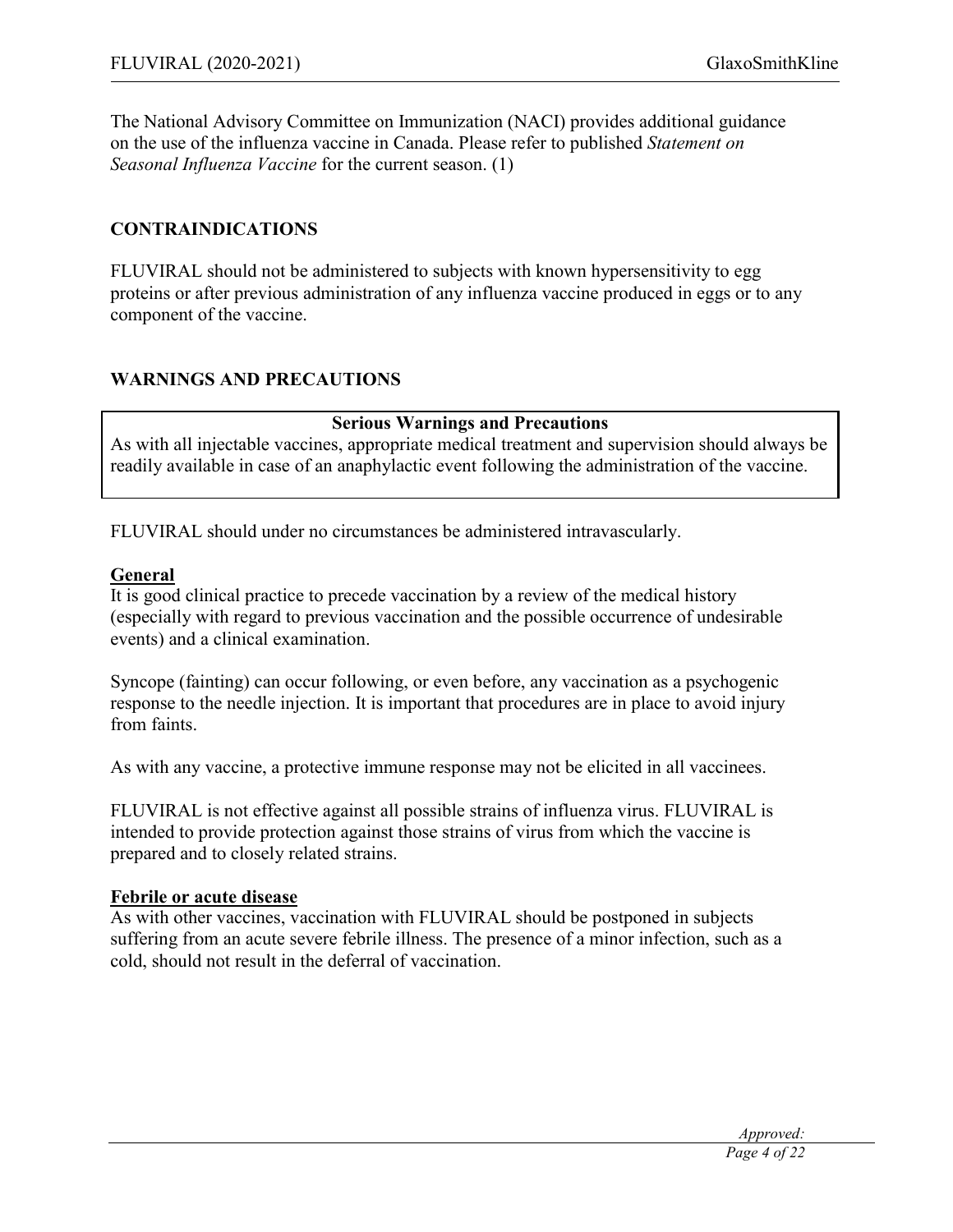### **Hematologic**

As with other vaccines administered intramuscularly, FLUVIRAL should be given with caution in individuals with thrombocytopenia or any coagulation disorder since bleeding may occur following an intramuscular administration to these subjects.

### **Immune**

It may be expected that in patients receiving immunosuppressive treatment or patients with immunodeficiency, an adequate immune response may not be elicited.

# **Local Skin Reactions at Vaccination Sites**

Soreness and redness at the injection site may occur and may last for up to two days. Prophylactic acetaminophen may decrease the frequency of pain at the injection site.

# **Neurologic**

If Guillain-Barré syndrome has occurred within 6 weeks of receipt of prior influenza vaccine, the decision to give FLUVIRAL should be based on the careful consideration of the potential benefits and risks.

Immunization should be delayed in a patient with an active neurologic disorder, but should be considered when the disease process has been stabilized.

# **Respiratory**

Revaccination of individuals who have previously experienced oculo-respiratory symptoms is safe. Previously affected individuals should be encouraged to be revaccinated. The risk of recurrence of oculo-respiratory symptoms after revaccination is minimal compared to the serious threat posed by influenza. Please refer to the most current NACI recommendations regarding revaccination of subjects who experienced more severe oculo-respiratory syndrome.

# **Special Populations**

**Pregnant Women:** The safety of FLUVIRAL when administered to pregnant women has not been evaluated. Animal studies with FLUVIRAL do not indicate direct or indirect harmful effects with respect to reproductive and developmental toxicity. FLUVIRAL should be used during pregnancy only when clearly needed and the possible advantages outweigh the potential risks for the foetus.

**Nursing Women**: The safety of FLUVIRAL when administered to breast-feeding women has not been evaluated. It is unknown whether FLUVIRAL is excreted in human breast milk. FLUVIRAL should only be used during breast-feeding when the possible advantages outweigh the potential risks.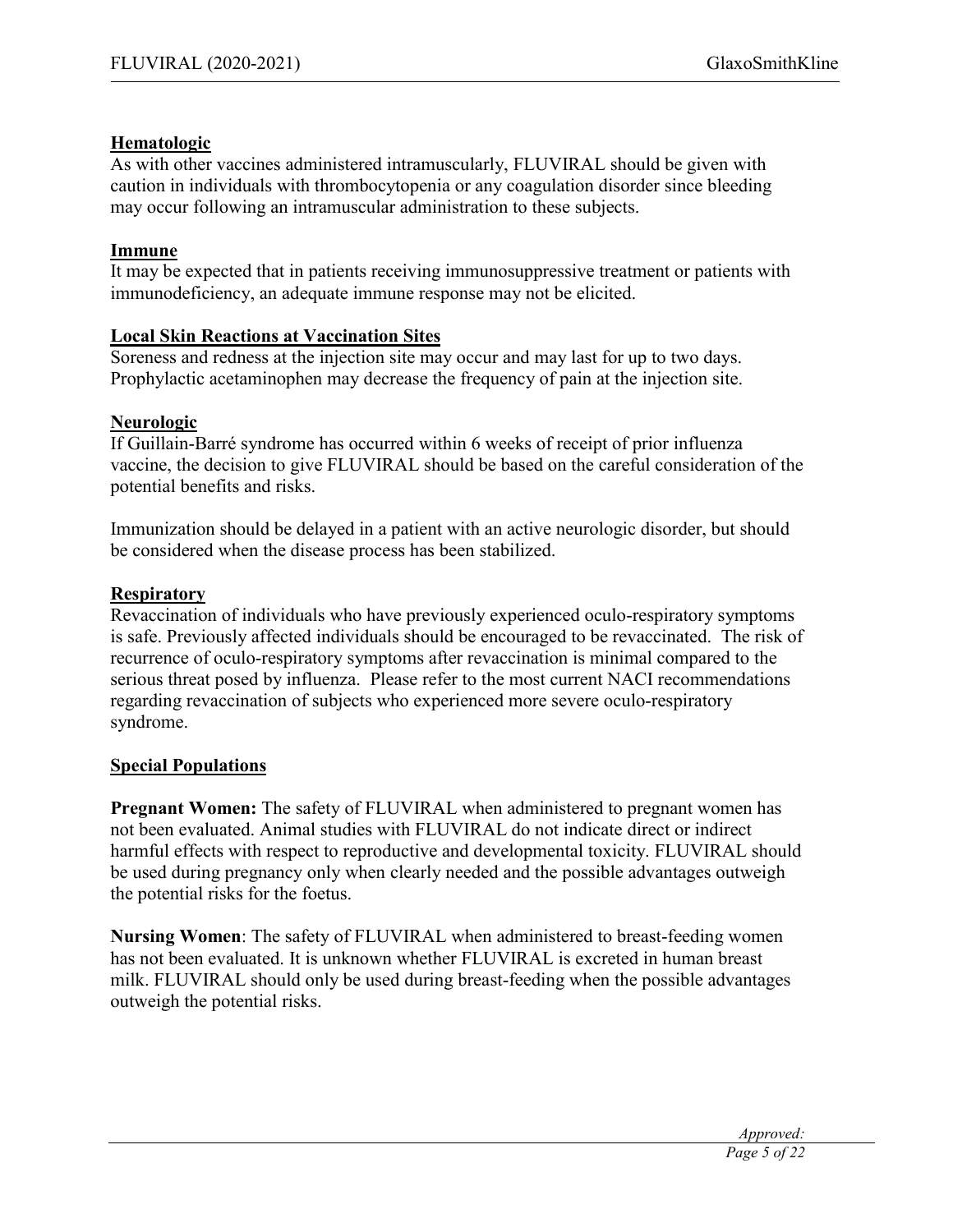### **ADVERSE REACTIONS**

#### **Adverse Drug Reaction Overview**

The most commonly reported adverse drug reactions with FLUVIRAL are pain and redness at the injection site, fatigue, headache and myalgia. The most commonly reported adverse drug reactions in children included appetite loss, drowsiness and irritability. Reactions are generally mild and of limited duration.

### **Clinical Trial Adverse Drug Reactions**

*Because clinical trials are conducted under very specific conditions the adverse reaction rates observed in the clinical trials may not reflect the rates observed in practice and should not be compared to the rates in the clinical trials of another drug. Adverse drug reaction information from clinical trials is useful for identifying drug-related adverse events and for approximating rates.*

In six adult clinical studies conducted in the United States and Canada, FLULAVAL was administered to more than 2,200 subjects at least 18 years of age and in one paediatric clinical study conducted in the United States, FLULAVAL was administered to more than 1,000 children 3 to 17 years of age.

Local and general symptoms were solicited by a diary aid used by the subjects for at least the day of vaccination and 3 days post-vaccination. Subjects were also requested to report any clinical events occurring during the 21-day (for adults) and 28-day (for children) study period.

Adverse reactions reported are listed according to the following frequency: Very common  $\geq 1/10$ Common  $>1/100$  to  $<1/10$ Uncommon ≥1/1,000 to <1/100 Rare  $\geq$ 1/10,000 to <1/1,000 Very rare  $\leq 1/10,000$ 

Blood and lymphatic disorders Uncommon: lymphadenopathy Eye disorders Common: red eyes<sup>2</sup> Gastrointestinal disorders Uncommon: nausea General disorders and administration site conditions Very common: pain and redness at the injection site, fatigue Common: swelling at the injection site, fever, chills, malaise, chest tightness*<sup>2</sup>* Uncommon: Influenza-like illness, injection site pruritus, injection site hematoma, injection site warmth, injection site hemorrhage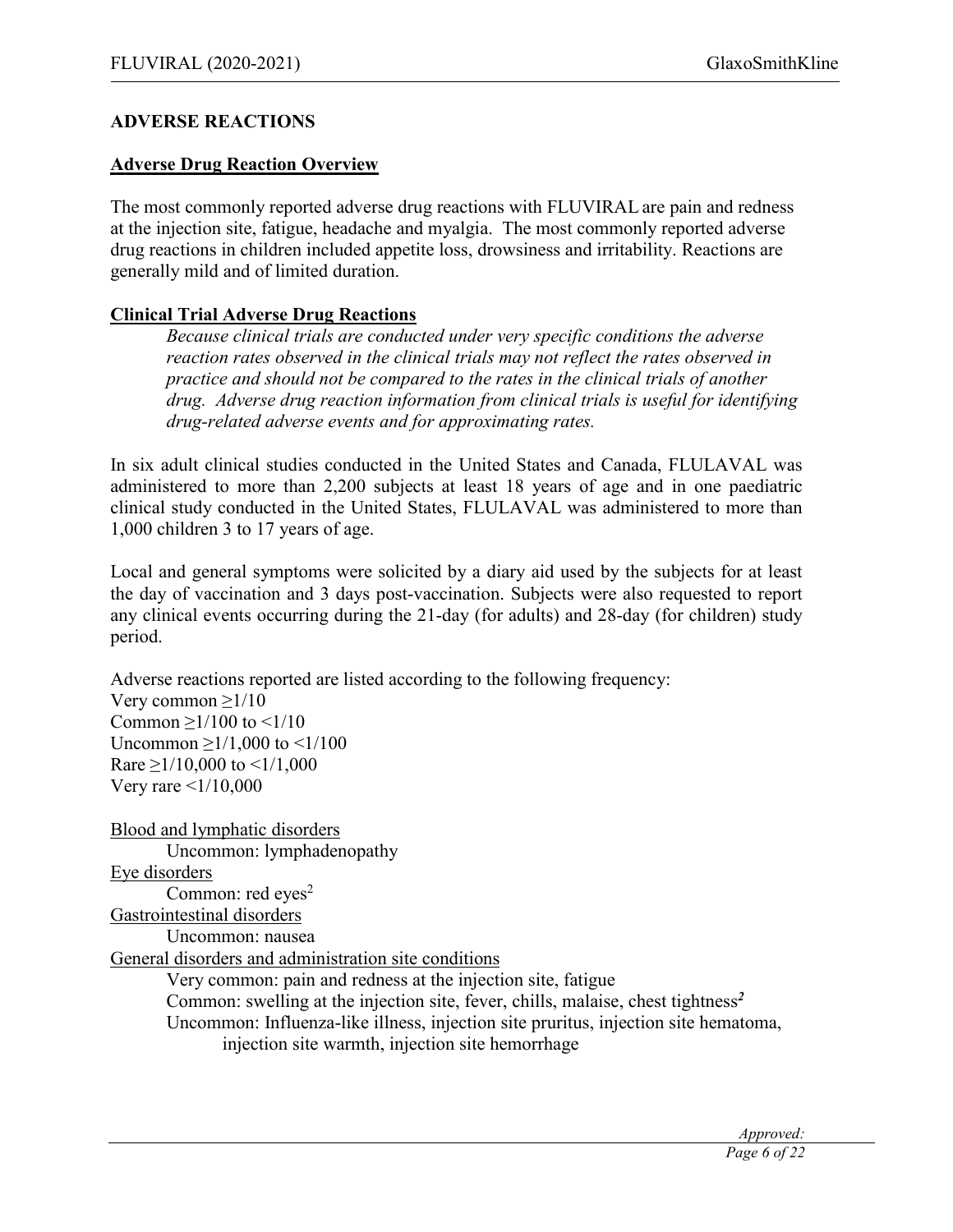Infections and infestations Uncommon: upper respiratory tract infection Metabolism and nutrition disorders Very common: appetite  $loss<sup>1</sup>$ Musculoskeletal and connective tissue disorders Very common: myalgia Common: arthralgia Nervous system disorders Very common: headache, drowsiness<sup>1</sup> Uncommon: dizziness Psychiatric disorders Very common: irritability<sup>1</sup> Respiratory, thoracic and mediastinal disorders Common: sore throat<sup>2</sup>, cough<sup>2</sup> Skin and subcutaneous tissue disorders Uncommon: swelling of the face<sup>2</sup>

 $<sup>1</sup>$ solicited in subjects < 5 years of age</sup>

 ${}^{2}$ These symptoms can be associated to the oculorespiratory syndrome (ORS). ORS consists of the following signs and symptoms: bilateral red eyes and/or respiratory symptoms (cough, wheeze, chest tightness, difficulty breathing, difficulty swallowing, hoarseness or sore throat) and/or facial swelling. Although not explicitly identified as ORS during the clinical trials, these symptoms were solicited to detect possible cases of that syndrome.

The clinical trial data with FLUVIRAL are supported by 2 studies conducted with FLULAVAL TETRA, a vaccine manufactured by the same process containing three influenza virus strains shared with FLUVIRAL plus a second influenza B virus strain. Therefore, adverse reactions attributed to FLULAVAL TETRA (60 µg haemagglutinin per 0.5 mL) are likely to predict those expected with FLUVIRAL (45 µg haemagglutinin per 0.5 mL).

Safety data in FLULAVAL TETRA studies were collected by the same method used in FLUVIAL studies, except that solicited local and general symptoms were collected over a 7 day rather than a 4-day period.

In more than 1200 adults, FLULAVAL TETRA had a similar safety profile to that observed for FLUVIRAL in adults. Additional adverse reactions were gastrointestinal symptoms (including nausea, vomiting, diarrhoea and /or abdominal pain) reported as common and injection site reactions (such as haemorrhage, haematoma, warmth), lymphadenopathy, pruritus and rash reported as uncommon.

In 299 children 6 to 35 months of age, FLULAVAL TETRA had a similar safety profile to that observed for FLUVIRAL in children 3 to 4 years of age. Additional adverse reactions were diarrhoea and vomiting reported as uncommon.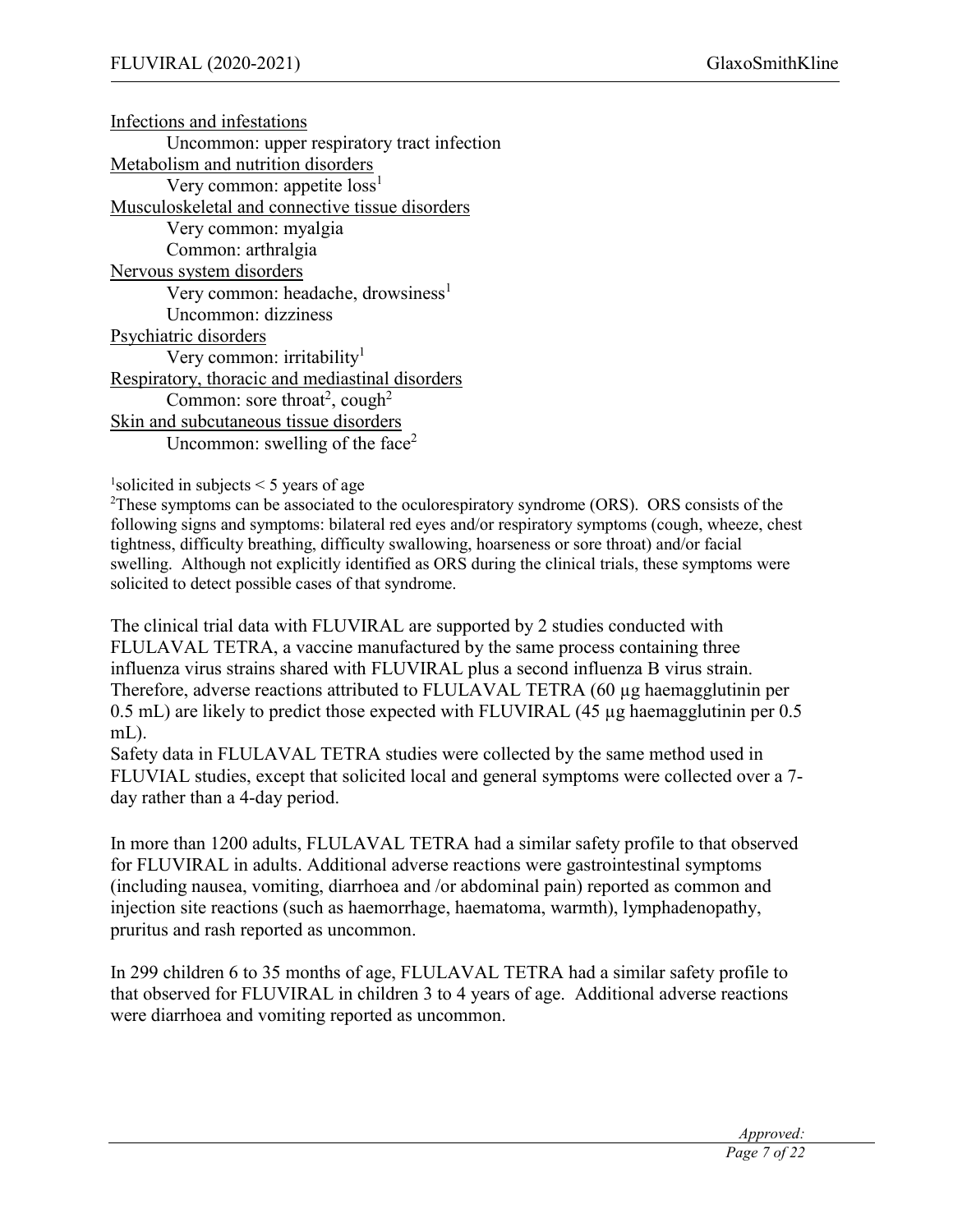# **Adults:** *Study Q-QIV-007 (Immunogenicity Non-Inferiority):*

A randomized, double-blind, active-controlled study evaluated 1,703 adults 18 years of age and older who received FLULAVAL TETRA, a quadrivalent seasonal vaccine, with two A strains and two B strains, one of Victoria lineage and one of Yamagata lineage  $(N = 1,272)$ , or FLUVIRAL manufactured for the 2010-2011 season with a B strain of Victoria lineage  $(N = 213)$ , or a TIV with the same two A strains as FLUVIRAL but with a B strain of Yamagata lineage ( $N = 218$ ). The mean age of subjects was 50 years. Solicited local adverse reactions and systemic adverse events were collected using diary cards for 7 days (day of vaccination and the next 6 days).

|                                        | <b>FLULAVAL</b><br>Tetra <sup>c</sup><br>$N = 1,260$<br>$\frac{0}{0}$ | <b>FLUVIRAL</b><br>$(B$ Victoria) <sup>d</sup><br>$N = 208$<br>$\frac{0}{0}$ | <b>TIV</b><br>$(B$ Yamagata) $e$<br>$N = 216$<br>$\frac{0}{0}$ |
|----------------------------------------|-----------------------------------------------------------------------|------------------------------------------------------------------------------|----------------------------------------------------------------|
| Local                                  |                                                                       |                                                                              |                                                                |
| Pain                                   | 60                                                                    | 45                                                                           | 41                                                             |
| Swelling                               | 3                                                                     |                                                                              | $\overline{4}$                                                 |
| Redness                                | $\overline{2}$                                                        | 3                                                                            |                                                                |
| Systemic                               |                                                                       |                                                                              |                                                                |
| Myalgia                                | 26                                                                    | 25                                                                           | 19                                                             |
| Headache                               | 22                                                                    | 20                                                                           | 23                                                             |
| Fatigue                                | 22                                                                    | 22                                                                           | 17                                                             |
| Arthralgia                             | 15                                                                    | 17                                                                           | 15                                                             |
| Gastrointestinal symptoms <sup>f</sup> | 9                                                                     | 10                                                                           | 7                                                              |
| Shivering                              | 9                                                                     | 8                                                                            | 6                                                              |
| Fever $\geq 100.4$ °F (38.0°C)         | $\overline{2}$                                                        |                                                                              |                                                                |

#### **Table 1: Incidence of Solicited Local Adverse Reactions and Systemic Adverse Events within 7 Daysa of Vaccination in Adultsb (Total Vaccinated Cohort)**

TIV = trivalent influenza vaccine.

Total vaccinated cohort for safety included all vaccinated subjects for whom safety data were available.

- <sup>a</sup> 7 days included day of vaccination and the subsequent 6 days.
- **b** Study 1: NCT01196975.
- $\degree$  Contained two A strains and two B strains, one of Victoria lineage and one of Yamagata lineage.
- <sup>d</sup> Contained two A strains and a B strain of Victoria lineage.
- <sup>e</sup> Contained the same two A strains as FLUVIRAL and a B strain of Yamagata lineage.
- Gastrointestinal symptoms included nausea, vomiting, diarrhea, and/or abdominal pain.

*Unsolicited adverse events:* Unsolicited events that occurred within 21 days of vaccination (day 0-20) were recorded based on spontaneous reports or in response to queries about changes in health status. The incidence of unsolicited adverse events reported during the 21 day post-vaccination period for subjects who received FLULAVAL TETRA  $(N = 1,272)$ , FLUVIRAL (N = 213), or TIV (B Yamagata) (N = 218) was 19%, 23%, and 23%, respectively. Unsolicited events reported for FLULAVAL TETRA considered as possibly related to vaccination and occurring in  $\geq 0.1\%$  of subjects included dizziness, injection site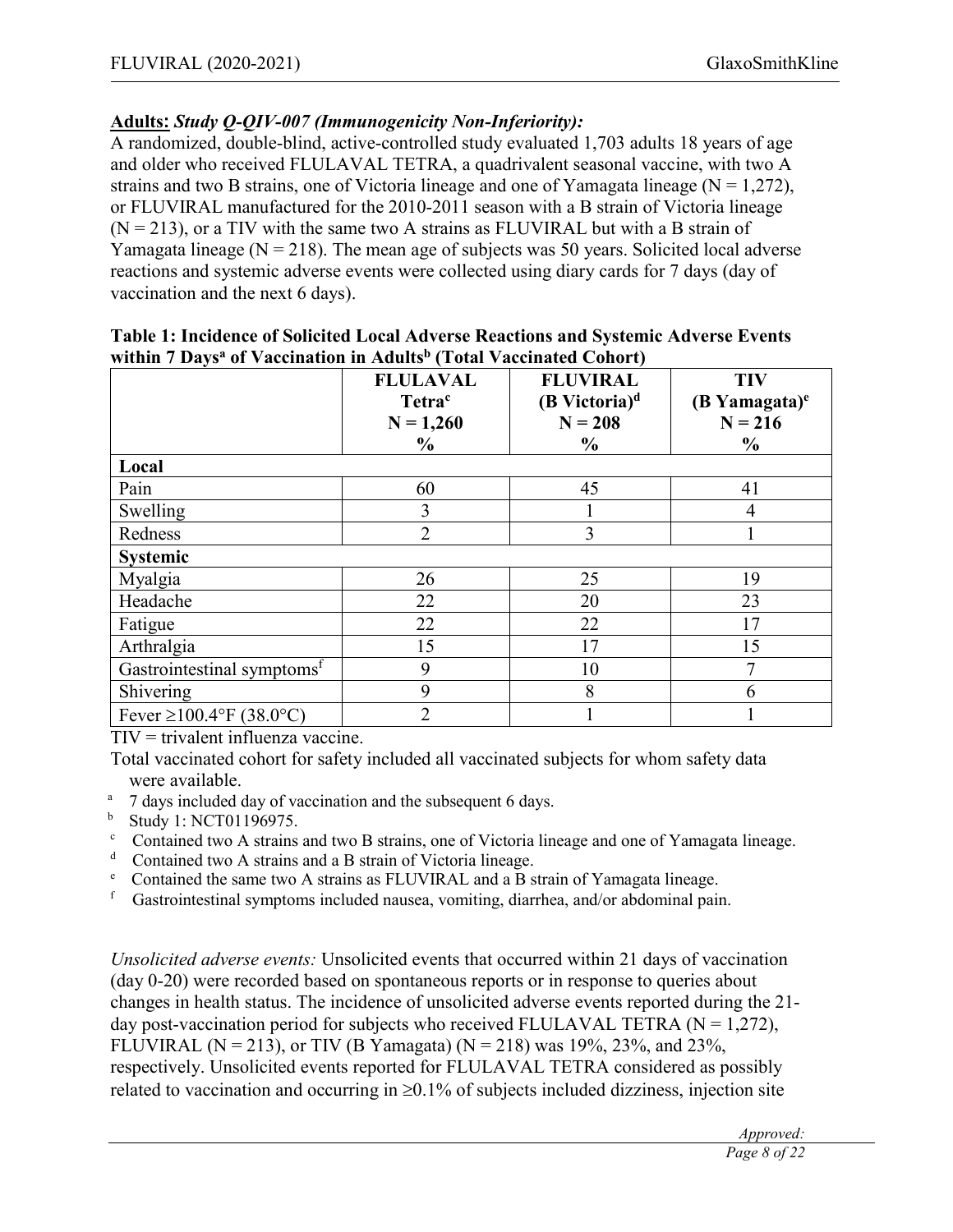hematoma, injection site hemorrhage, injection site warmth, lymphadenopathy, pruritus, rash, and upper respiratory tract infection.

# **Children:** *Study Q-TIV TF-008 (Immunogenicity Non-Inferiority):*

An observer-blind, active-controlled study evaluated subjects 3 through 17 years of age who received FLUVIRAL ( $N = 1,055$ ) or FLUZONE ( $N = 1,061$ ), a licensed trivalent, inactivated influenza virus vaccine, manufactured by Sanofi Pasteur SA. In the overall population, 53% were male. The mean age of subjects was 8 years. Children 3 through 8 years of age with no history of influenza vaccination received 2 doses approximately 28 days apart. Children 3 through 8 years of age with a history of influenza vaccination and children 9 years of age and older received one dose. Solicited local adverse reactions and systemic adverse events were collected using diary cards for 4 days (day of vaccination and the next 3 days) (Table 2).

| Table 2: Incidence of Solicited Local Adverse Reactions and Systemic Adverse Events                  |
|------------------------------------------------------------------------------------------------------|
| Within 4 Days <sup>a</sup> of First Vaccination in Children 3 to 17 Years of Age <sup>b</sup> (Total |
| <b>Vaccinated Cohort</b> )                                                                           |

|                                | <b>FLUVIRAL</b>          | Comparator <sup>c</sup>  |  |
|--------------------------------|--------------------------|--------------------------|--|
|                                | $\frac{0}{0}$            | $\frac{0}{0}$            |  |
|                                | Age Group: 3 to 17 Years |                          |  |
| Local                          | $N = 1,042$              | $N = 1,026$              |  |
| Pain                           | 56                       | 53                       |  |
| Redness                        | 4                        | 5                        |  |
| Swelling                       | $\overline{4}$           | 5                        |  |
|                                |                          | Age Group: 3 to 4 Years  |  |
| Systemic                       | $N = 293$                | $N = 279$                |  |
| Irritability                   | 25                       | 27                       |  |
| Drowsiness                     | 19                       | 19                       |  |
| Loss of appetite               | 16                       | 13                       |  |
| Fever $\geq 100.4$ °F (38.0°C) | 5                        | 3                        |  |
|                                |                          | Age Group: 5 to 17 Years |  |
| Systemic                       | $N = 749$                | $N = 747$                |  |
| Muscle aches                   | 24                       | 23                       |  |
| Headache                       | 17                       | 15                       |  |
| Fatigue                        | 17                       | 17                       |  |
| Arthralgia                     | 8                        | 10                       |  |
| Shivering                      | 6                        | 5                        |  |
| Fever $\geq$ 100.4°F (38.0°C)  | 5                        | $\overline{4}$           |  |

Total vaccinated cohort for safety included all vaccinated subjects for whom safety data were available.

<sup>a</sup> 4 days included day of vaccination and the subsequent 3 days.<br><sup>b</sup> Study 4: NCT00980005

<sup>b</sup> Study 4: NCT00980005.

 $\degree$  licensed trivalent, inactivated influenza virus vaccine (manufactured by Sanofi Pasteur SA).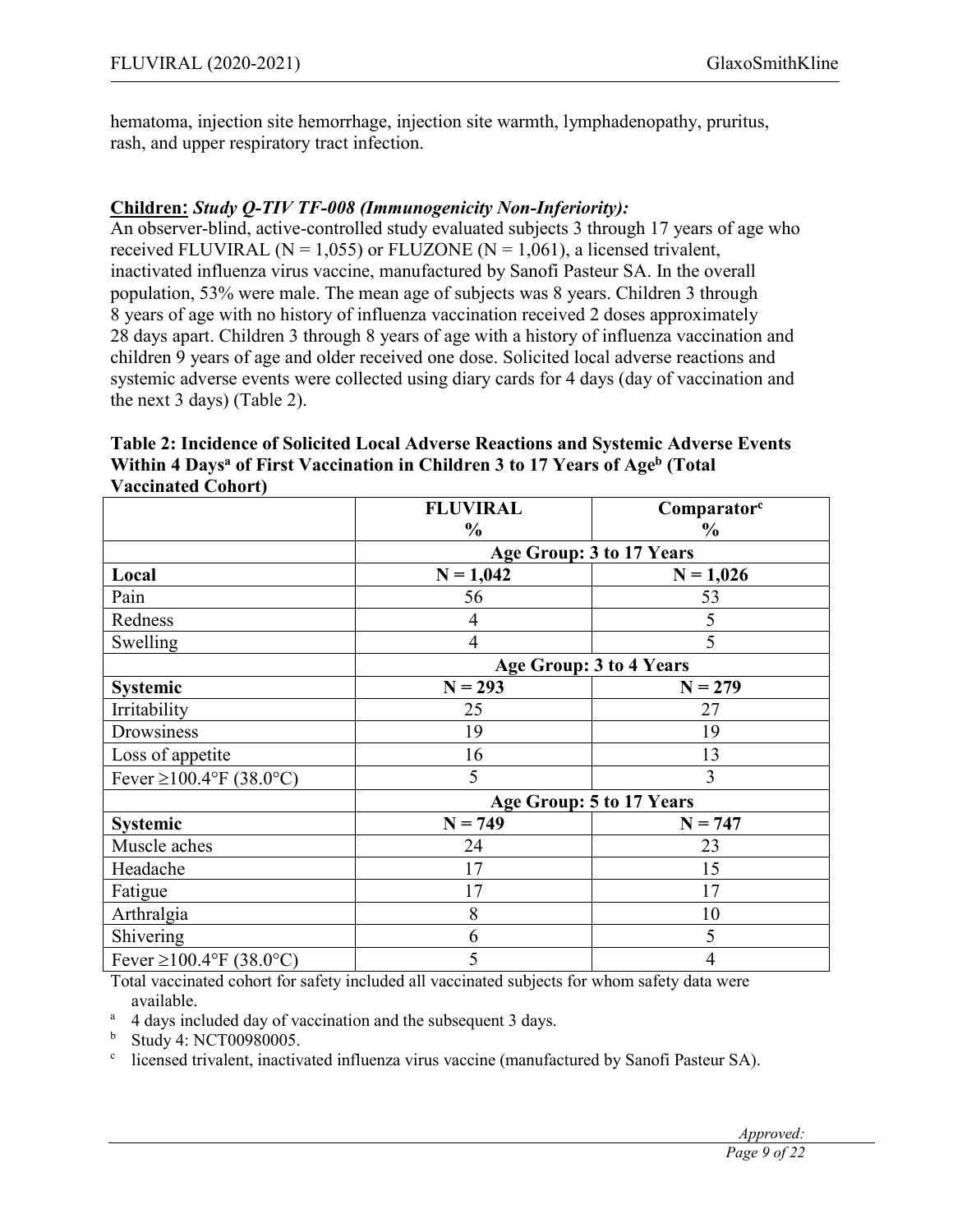In children who received a second dose of FLUVIRAL or the comparator vaccine, the incidences of adverse events following the second dose were generally lower than those observed after the first dose.

*Unsolicited adverse events* that occurred within 28 days (day 0-27) of any vaccination were recorded based on spontaneous reports or in response to queries about changes in health status. The incidence of unsolicited adverse events reported in subjects who received FLUVIRAL ( $N = 1,055$ ) or FLUZONE ( $N = 1,061$ ) was 40% and 37%, respectively. Unsolicited events reported for FLUVIRAL considered as possibly related to vaccination and occurring in  $\geq 0.1\%$  of subjects included diarrhea, influenza-like illness, injection site hematoma, injection site rash, injection site warmth, rash, upper abdominal pain, and vomiting. The rates of SAEs were comparable between groups (0.9% and 0.6% for FLUVIRAL and the comparator, respectively); none of the SAEs were considered related to vaccination.

### **Children 6-35 months:** *Study Q-QIV-013 (Immunogenicity and Safety):*

A randomized, double-blind, active controlled study in which subjects received one or two 0.5 mL doses of FLULAVAL TETRA  $(N = 299)$  or a comparator trivalent influenza vaccine (FLUARIX  $N = 302$ ) containing one B strain from the B/Yamagata lineage. Children with no history of prior influenza vaccination received 2 doses approximately 28 days apart (92.6% and 93.0 % for FLULAVAL TETRA and FLUARIX, respectively). Children with a history of prior influenza vaccination received one dose of vaccine (7.4% and 7.0%, respectively). Solicited local adverse reactions and systemic adverse events were collected using diary cards for 7 days.

| $\alpha$ accommon in Chranelia 6 to be monthly of Fig. To the vacement Control |                                   |                            |  |  |  |  |
|--------------------------------------------------------------------------------|-----------------------------------|----------------------------|--|--|--|--|
| <b>Children 6-35 months</b>                                                    | <b>FLULAVAL TETRA<sup>c</sup></b> | <b>FLUARIX<sup>d</sup></b> |  |  |  |  |
|                                                                                | $\%$                              | $\frac{6}{9}$              |  |  |  |  |
| Local                                                                          | $N = 564$ doses                   | $N = 573$ doses            |  |  |  |  |
| Pain                                                                           | 23.0                              | 21.5                       |  |  |  |  |
| Swelling                                                                       | 1.1                               | 1.2                        |  |  |  |  |
| Redness                                                                        | 1.2                               | 1.0                        |  |  |  |  |
| <b>Systemic</b>                                                                | $N = 561$ doses                   | $N = 572$ doses            |  |  |  |  |
| Irritability                                                                   | 29.1                              | 29.5                       |  |  |  |  |
| Drowsiness                                                                     | 21.6                              | 18.9                       |  |  |  |  |
| Loss of appetite                                                               | 22.5                              | 22.0                       |  |  |  |  |
| Fever $\geq$ 38.0°C                                                            | 13.4                              | 12.1                       |  |  |  |  |

**Table 3: Incidence of Solicited Local and Systemic Adverse Events Within 7 Daysa of Vaccination in Children 6 to 35 Months of Ageb (Total Vaccinated Cohort)**

<sup>a</sup> 7 days included day of vaccination and the subsequent 6 days.<br><sup>b</sup> Study Q-OIV-013: NCT01711736

<sup>b</sup> Study Q-QIV-013: NCT01711736

<sup>c</sup> Contained two A strains and two B strains, one of Victoria lineage and one of Yamagata lineage.<br>
<sup>d</sup> Contained two A strains and one B strain from the Yamagata lineage.

Contained two A strains and one B strain from the Yamagata lineage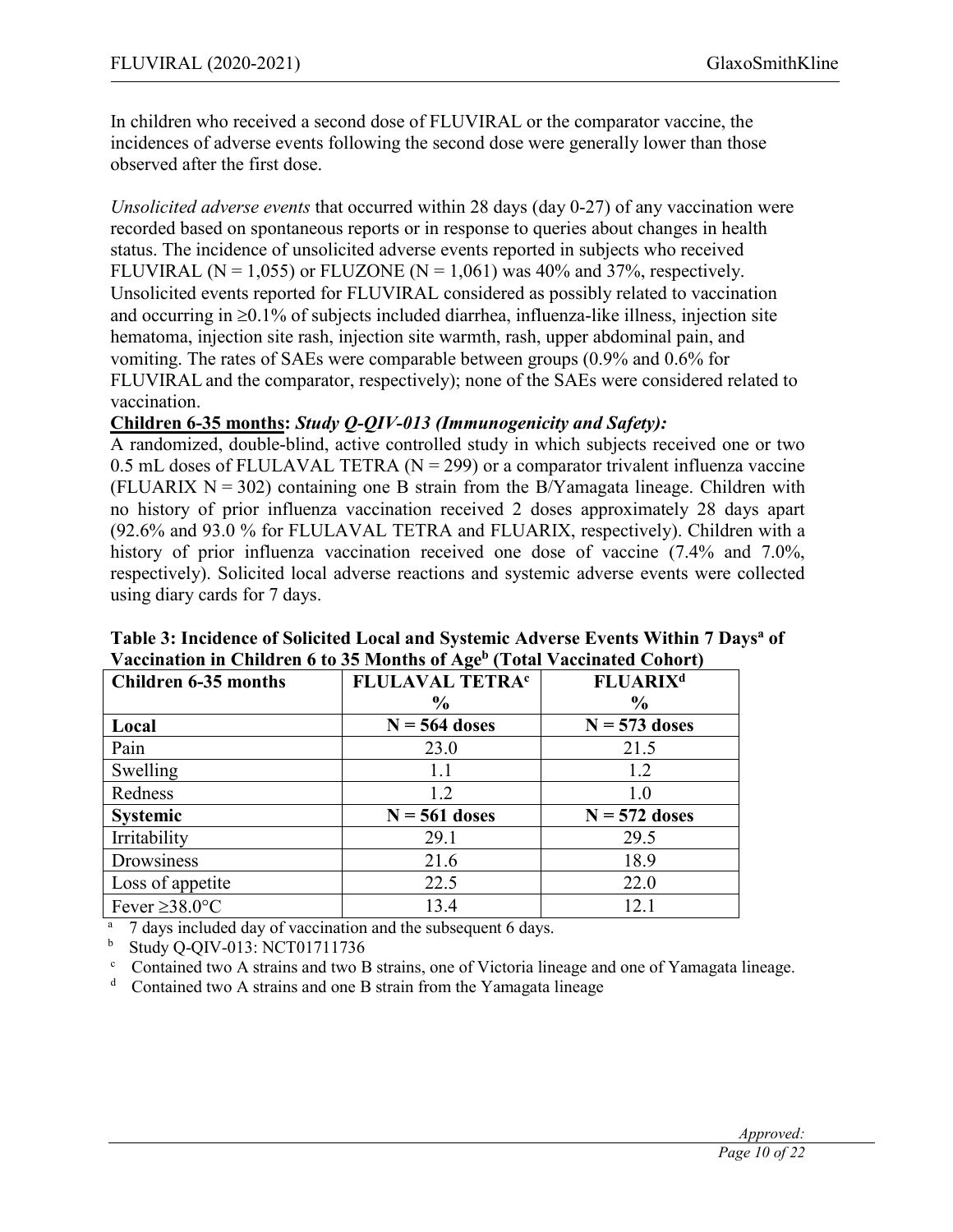### **Unsolicited adverse events**

During the 28-day post-vaccination period, overall, unsolicited AEs were experienced after 33.5% of FLULAVAL TETRA doses and 35.8% of FLUARIX doses. The most frequently reported unsolicited AEs were nasopharyngitis (16.1% and 17.7% respectively) followed by diarrhoea (7.5% and 7.2% respectively).

#### **Post-Market Adverse Drug Reactions**

#### **Immune system disorders**

Rare: Allergic reactions including anaphylactic and anaphylactoid reactions

### **Nervous system disorders**

Rare: Guillain-Barré syndrome\*

\*Spontaneous reports of Guillain-Barré syndrome have been received following vaccination with FLUVIRAL. However, a causal association between vaccination and the Guillain-Barré syndrome has not been established.

### **Skin and subcutaneous tissue disorders**

Rare: Angioedema, urticaria

There have been reports of other neurological illnesses, including facial paralysis, encephalitis, encephalopathy, demyelinating disease and labyrinthitis, associated with other influenza vaccines. Any relationship, other than temporal, to the vaccine has not been established.

# **DRUG INTERACTIONS**

### **Drug-Drug Interactions**

No interaction studies have been performed. If FLUVIRAL is to be given at the same time as another injectable vaccine, the vaccines should always be administered at different injection sites.

### **Drug-Laboratory Interactions**

False positive ELISA serologic tests for HIV-1, Hepatitis C, and especially HTLV-1 may occur following influenza vaccination. These transient false-positive results may be due to cross-reactive IgM elicited by the vaccine. For this reason, a definitive diagnosis of HIV-1, Hepatitis C, or HTLV-1 infection requires a positive result from a virus-specific confirmatory test (e.g,Western Blot or immunoblot).

### **Drug-Lifestyle Interactions**

The vaccine is unlikely to produce an effect on the ability to drive and use machines.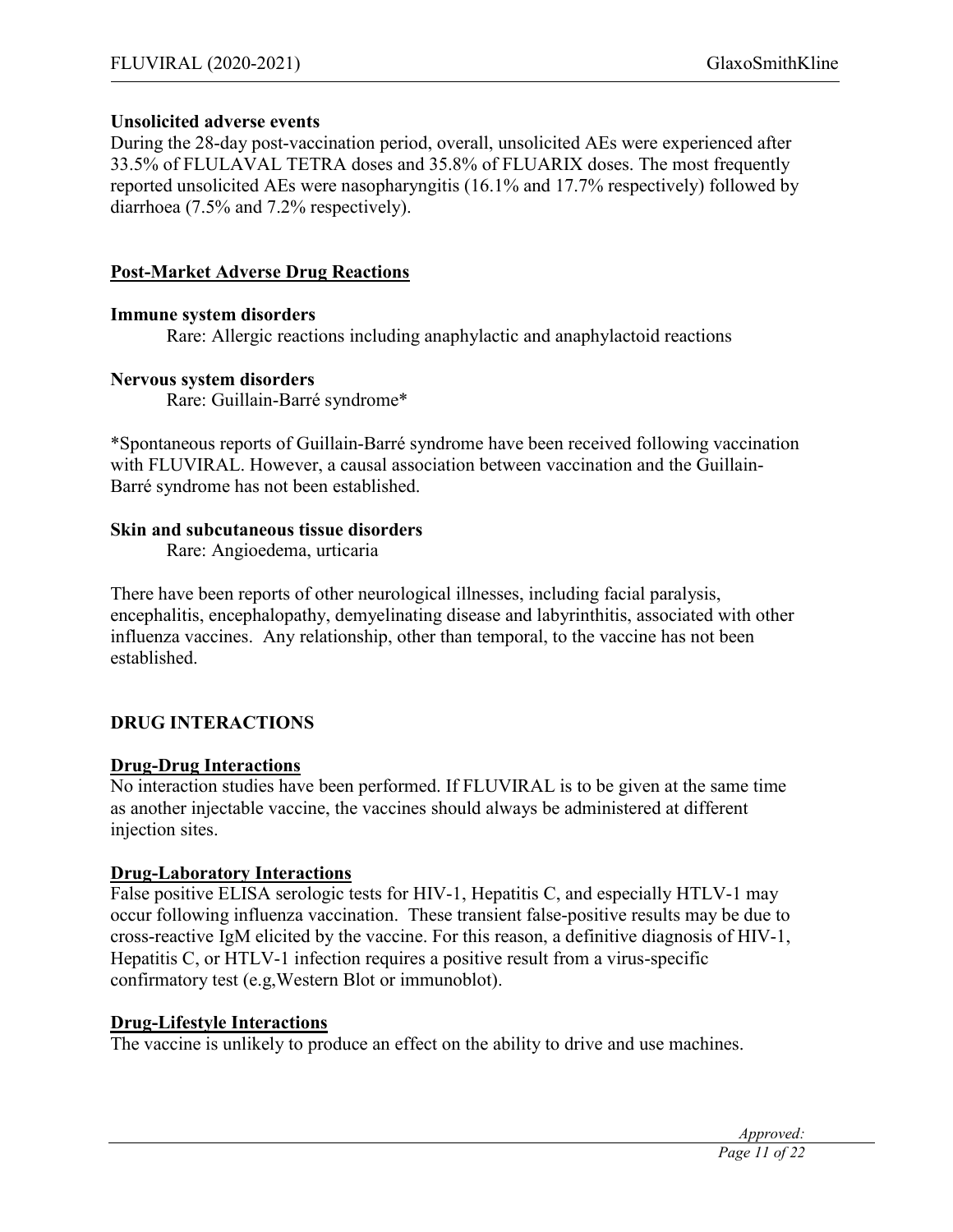## **DOSAGE AND ADMINISTRATION**

#### **Recommended Dose and Dosage Adjustment**

FLUVIRAL should be administered as a single 0.5 mL injection.

Children 6 months to less than 9 years of age who have not previously been vaccinated against influenza should receive a second dose of 0.5 mL after an interval of at least 4 weeks.

#### **Administration**

#### **FLUVIRAL vaccine must not be administered intravenously.**

Vaccination should be carried out by intramuscular injection preferably into the deltoid muscle or anterolateral thigh (depending on the muscle mass).

FLUVIRAL is an opalescent translucent to off-white suspension that may sediment slightly. The vial should be shaken prior to each administration and inspected visually for any foreign particulate matter and/or variation of physical aspect prior to administration. In the event of either being observed, discard the vaccine.

Each vaccine dose of 0.5 mL is withdrawn into a 1CC syringe for injection and administered intramuscularly. It is recommended to equip the syringe with a needle gauge not larger than  $23-G.$ 

Between uses, the multidose vial should be stored in a refrigerator  $(2^{\circ}C - 8^{\circ}C)$ .

In the absence of compatibility studies, this medicinal product must not be mixed with other medicinal products.

Any unused product or waste material should be disposed of in accordance with local requirements. Since FLUVIRAL is a split-virion, inactivated vaccine, it presents no risk of contaminating the work area during manipulation.

### **OVERDOSAGE**

Insufficient data are available.

For management of a suspected drug overdose, contact your regional Poison Control Centre.

# **ACTION AND CLINICAL PHARMACOLOGY**

#### **Mechanism of Action**

FLUVIRAL provides active immunization against the three influenza virus strains (two A subtypes and one B type) contained in the vaccine. Although multiple mechanisms,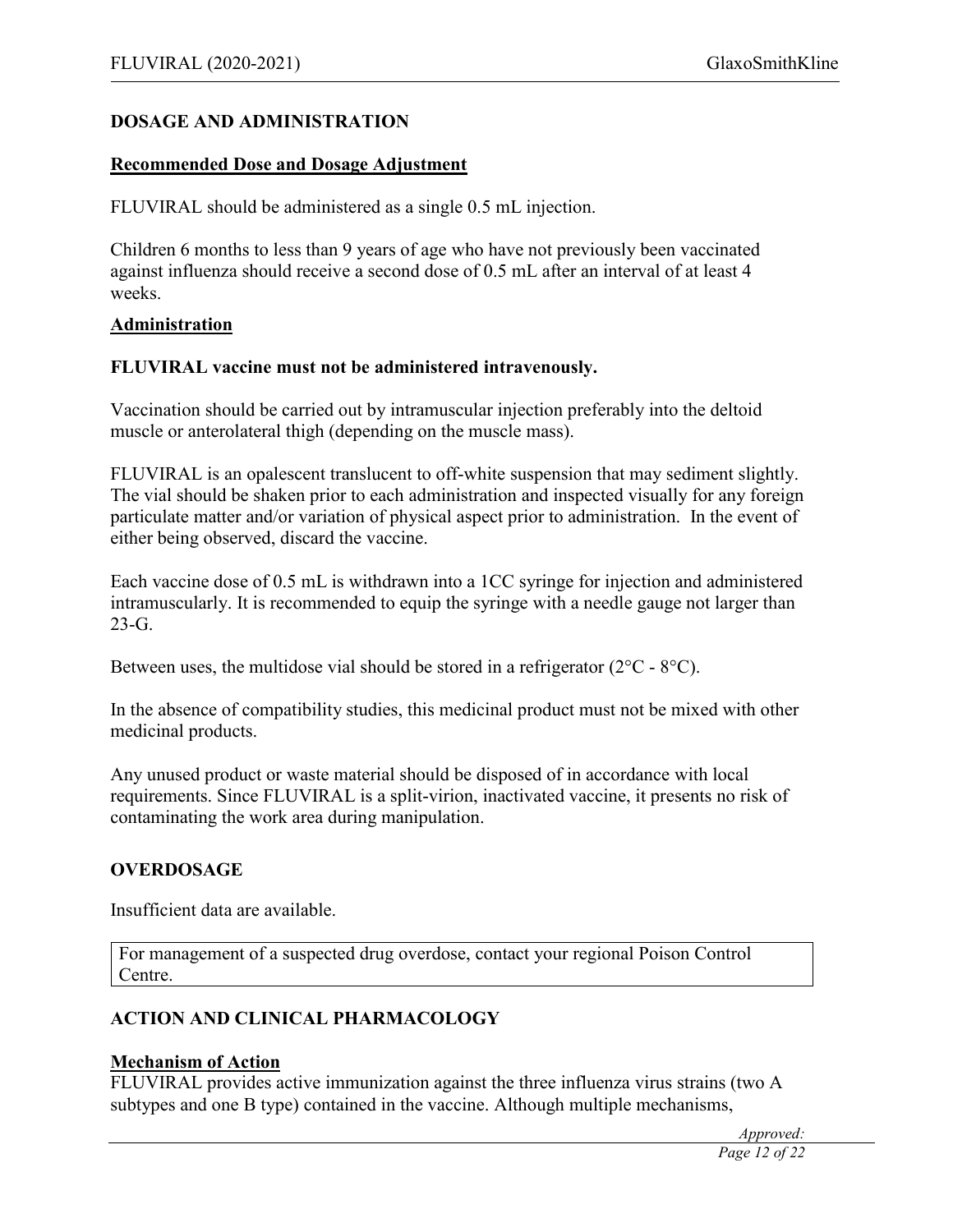including cellular immunity, may contribute to vaccine-induced protection against influenza, the humoral components of the immune response, in particular antibodies against virus haemagglutinin (HA) and neuraminidase (NA) antigens is best understood. Specific levels of vaccine-induced haemagglutination-inhibiting HI antibodies that protect against naturally occurring influenza disease have not been established in randomized, controlled trials.

In human challenge studies, HI antibody titers of  $\geq 1:40$  have been associated with reductions in influenza illness. In addition, HI antibody responses are used as a measure of vaccine activity. The effectiveness of inactivated influenza vaccines is influenced by the age and immunocompetence of the vaccine recipient and the degree of similarity between the virus strains used to prepare the vaccines and those circulating in the population.

### **Pharmacodynamics/Pharmacokinetics**

No pharmacokinetic studies have been conducted with FLUVIRAL in accordance with its status as a vaccine. For pharmacodynamic information see *Clinical Trials.*

### **Duration of Effect**

Annual revaccination is recommended because immunity declines during the year after vaccination, and because circulating strains of influenza virus might change from year to year.

# **STORAGE AND STABILITY**

FLUVIRAL must be stored between 2°C and 8°C. Do not freeze**.** Discard if the vaccine has been frozen.

Store in the original package in order to protect from light.

Once entered, the multidose vial should be discarded after 28 days.

# **SPECIAL HANDLING INSTRUCTIONS**

Any unused product or waste material should be disposed of in accordance with local requirements.

# **DOSAGE FORMS, COMPOSITION AND PACKAGING**

This vaccine complies with the World Health Organization (WHO) recommendation (Northern Hemisphere) for the 2020-2021 season.

Each dose of 0.5 mL of FLUVIRAL contains:

- 15µg HA A/Guangdong-Maonan/SWL1536/2019 (H1N1)pdm09-like virus (A/Guangdong-Maonan/SWL1536/2019 CNIC-1909),
- 15µg HA A/Hong Kong/2671/2019 (H3N2)-like virus (A/Hong Kong/2671/2019 NIB-121),
- 15µg HA B/Washington/02/2019-like virus (B/Washington/02/2019) from the B/Victoria/2/87 lineage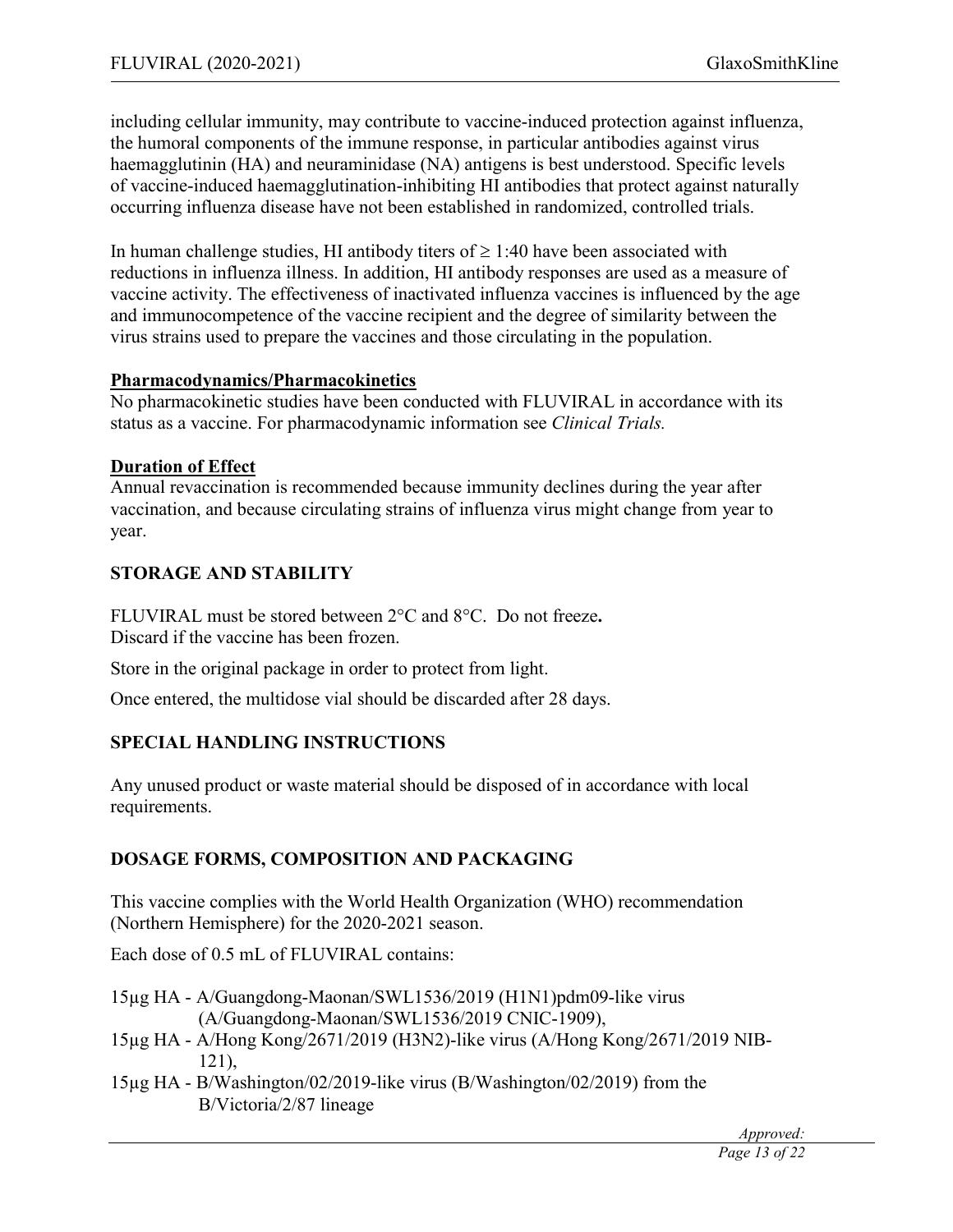The vaccine is formulated with phosphate buffered saline composed of: sodium chloride, potassium chloride, disodium hydrogen phosphate heptahydrate, potassium dihydrogen phosphate and water for injection. Each  $0.5$ -mL dose contains,  $\alpha$ -tocopheryl hydrogen succinate (200  $\mu$ g), and polysorbate 80 (512  $\mu$ g). Each 0.5-mL dose may also contain residual amounts of egg proteins (ovalbumin  $\leq 0.3 \mu$ g), sodium deoxycholate, ethanol, formaldehyde and sucrose from the manufacturing process.

Thimerosal, a mercury derivative, is added as a preservative. Each 0.5-mL dose contains 50 µg thimerosal  $\left( \text{&} 25 \text{ µg mercury} \right)$ .

Antibiotics are not used in the manufacture of this vaccine.

FLUVIRAL packaging does not contain latex.

FLUVIRAL is supplied in 5 mL vials holding 10 x 0.5 mL doses – pack size of 1 vial.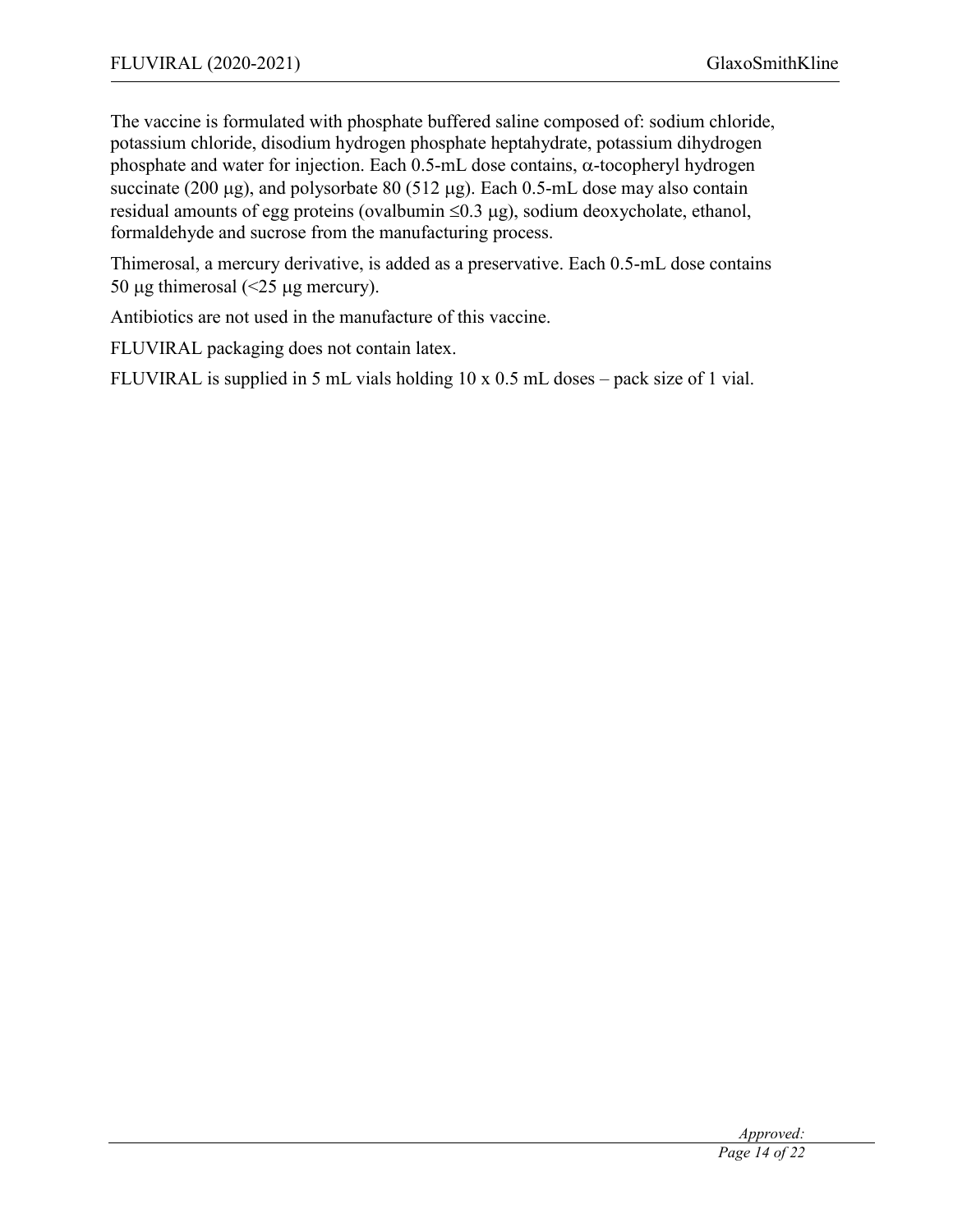# **PART II: SCIENTIFIC INFORMATION**

### **PHARMACEUTICAL INFORMATION**

#### **Drug Substance**

FLUVIRAL contains three split-virion, inactivated influenza virus strains prepared from virus propagated in the allantoic cavity of embryonated hens' eggs. Each of the influenza virus strains is produced and purified separately. The virus is inactivated with ultraviolet light followed by formaldehyde treatment, purified by centrifugation and disrupted with sodium deoxycholate.

### **Product Characteristics**

FLUVIRAL is a sterile, opalescent translucent to off-white suspension in a phosphatebuffered saline solution and may sediment slightly. The vaccine has been formulated to contain 45 micrograms ( $\mu$ g) haemagglutinin (HA) per 0.5-mL dose in the recommended ratio of 15 µg HA of each of the 3 influenza virus strains. Antibiotics are not used in the manufacture of this vaccine.

## **CLINICAL TRIALS**

### **Study demographics and trial design**

The immunogenicity of FLUVIRAL has been evaluated as a trivalent or as a quadrivalent thimerosal-free formulation (FLULAVAL TETRA) in controlled and open-label clinical trials involving adults 18 years and older, and children aged 3 to 17 years. Adults and children 9 years and older received a single 0.5 mL dose of FLUVIRAL or a quadrivalent formulation of the vaccine (FLULAVAL TETRA). Children 6 months through 8 years with a history of influenza vaccination received one 0.5 mL dose. Children 6 months through 8 years of age with no history of influenza vaccination received 2 doses approximately 28 days apart.

The humoral immune response was assessed in terms of a serum haemagglutinin-inhibiting (HI) antibody titer against each virus strain included in the vaccine. In adult studies the immune response was assessed 21 days following vaccination. In pediatric studies, the immune response was assessed 28 days following the last vaccination.

| тиріс і: ришшин у<br>$\sigma$ ration, <i>b</i> can graphics for changing ratios |                                                                 |                                                              |                              |                                         |                         |
|---------------------------------------------------------------------------------|-----------------------------------------------------------------|--------------------------------------------------------------|------------------------------|-----------------------------------------|-------------------------|
| Study $#$                                                                       | <b>Trial design</b>                                             | Dosage, route of<br>administration                           | <b>Study subjects</b><br>(n) | Mean age<br>(Range)                     | Gender                  |
| $Q-QIV-$<br>007                                                                 | randomized, double-<br>blind.<br>immunogenicity and<br>safety   | $0.5$ mL, IM                                                 | 1703<br>$\geq$ 18 years      | $50.0$ years<br>$(18-97 \text{ years})$ | $F = 1044$<br>$M = 659$ |
| $Q-TIV-$<br><b>TF008</b>                                                        | randomized,<br>observer-blind,<br>immunogenicity and<br>safety. | $0.5$ mL, IM<br>(unprimed:<br>2x0.5 mL IM, 28<br>days apart) | 1055                         | 7.8 years<br>$(3-17 \text{ years})$     | $F = 500$<br>$M = 555$  |

#### **Table 4: Summary of Patient\* Demographics for Clinical Trials**

\* Total Vaccinated Cohort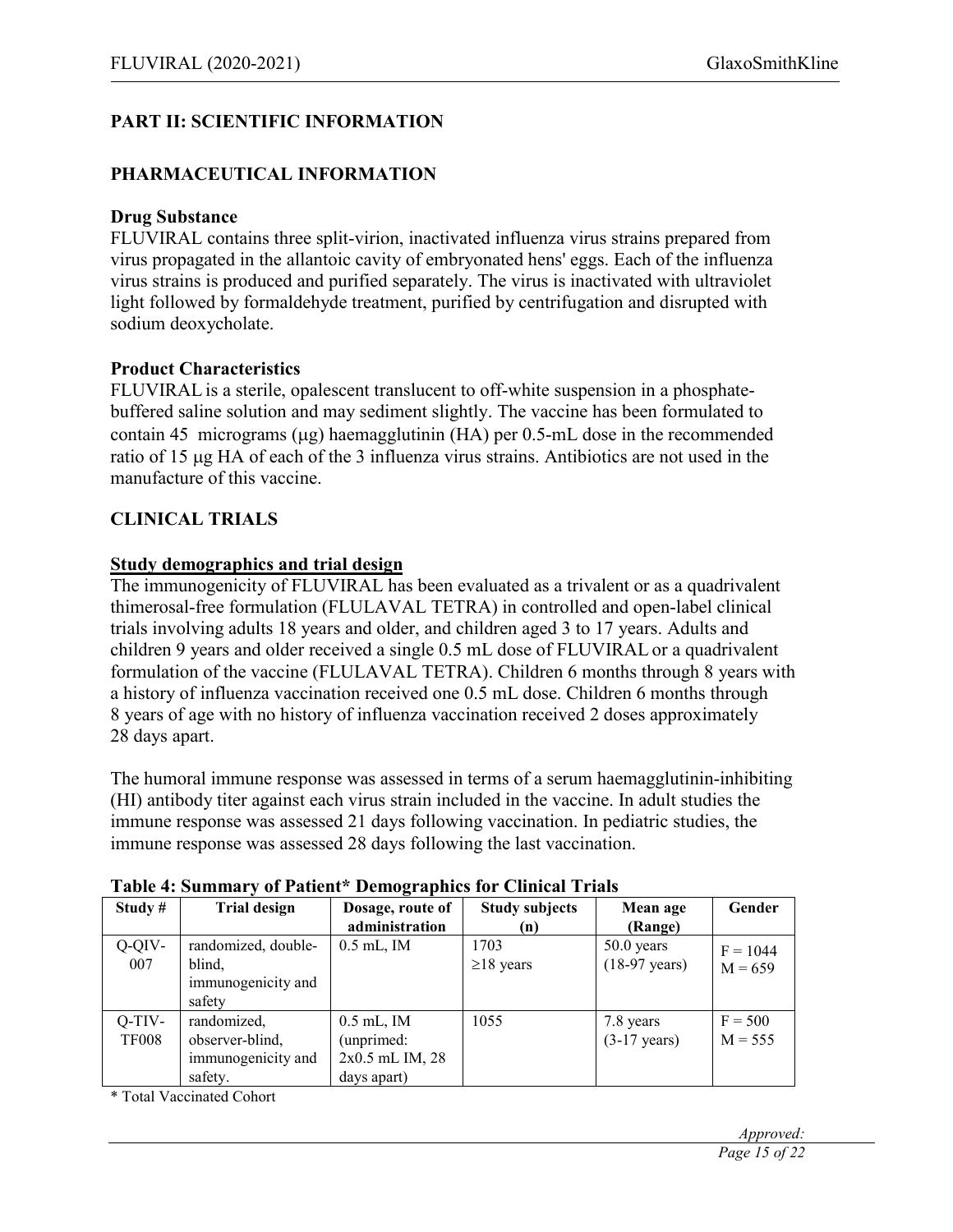## **Adults 18 years of age and older**

In clinical study Q-QIV-007, approximately 1,200 adults 18 years of age and older received a single dose of a quadrivalent formulation of FLUVIRAL (FLULAVAL TETRA) and approximately 200 subjects received a single dose of FLUVIRAL.

The study assessed the non-inferiority of FLULAVAL TETRA versus FLUVIRAL for HI Geometric mean antibody titer (GMT) at Day 21 and HI seroconversion rate (4-fold rise in reciprocal titer or change from undetectable  $\lceil 5 \rceil 10$  to a reciprocal titer of  $\geq 40$ ) in adults 18 years of age and older.

### **Table 5: Non-inferiority of Q-QIV versus FLUVIRAL for the common strains in terms of adjusted GMT ratios at Day 21**

|     |                                   |            | Q-QIV                         |       | 95% CI |                                                       |
|-----|-----------------------------------|------------|-------------------------------|-------|--------|-------------------------------------------------------|
| N   | <b>Adjusted</b><br><b>GMT</b>     | N          | <b>Adjusted</b><br><b>GMT</b> | Value | LL     | UL                                                    |
|     |                                   |            |                               |       |        |                                                       |
| 414 | 160.0                             | 1238       | 205.1                         | 0.78  | 0.68   | 0.90                                                  |
| 415 | 147.6                             | 1237       | 124.2                         | 1.19  | 1.05   | 1.35                                                  |
|     |                                   |            |                               |       |        |                                                       |
|     | 133.0                             | 1240       | 177.2                         | 0.75  | 0.65   | 0.87                                                  |
|     |                                   |            |                               |       |        |                                                       |
| 211 | 311.7                             | 1241       | 396.2                         | 0.79  | 0.69   | 0.90                                                  |
|     | B/Brisbane/60/2008 (Victoria) 203 | Comparator |                               |       |        | <b>Adjusted GMT</b><br>ratio<br>(Comparator /<br>QIV) |

1. Q-QIV = Subjects received Q-QIV; TIV-VB = Subjects received TIV with B strain of Victoria

lineage;  $TIV-YB =$  Subjects received TIV with B strain of Yamagata lineage;  $TIV-VB+TIV-YB =$ Pooled TIV-VB and TIV-YB groups;

2. Adjusted GMT = geometric mean antibody titer adjusted for baseline titer;

 $3. \quad N =$  Number of subjects with both pre- and post-vaccination results available;

4. 95% CI = 95% confidence interval for the adjusted GMT ratio (ANCOVA model: adjustment for baseline titer - pooled variance);  $LL =$  lower limit,  $UL =$  upper limit

FLULAVAL TETRA met the non-inferiority criteria based on GMT's (upper limit of 2 sided 95% CI for GMT ratio (comparator / FLUVIRAL <1.5)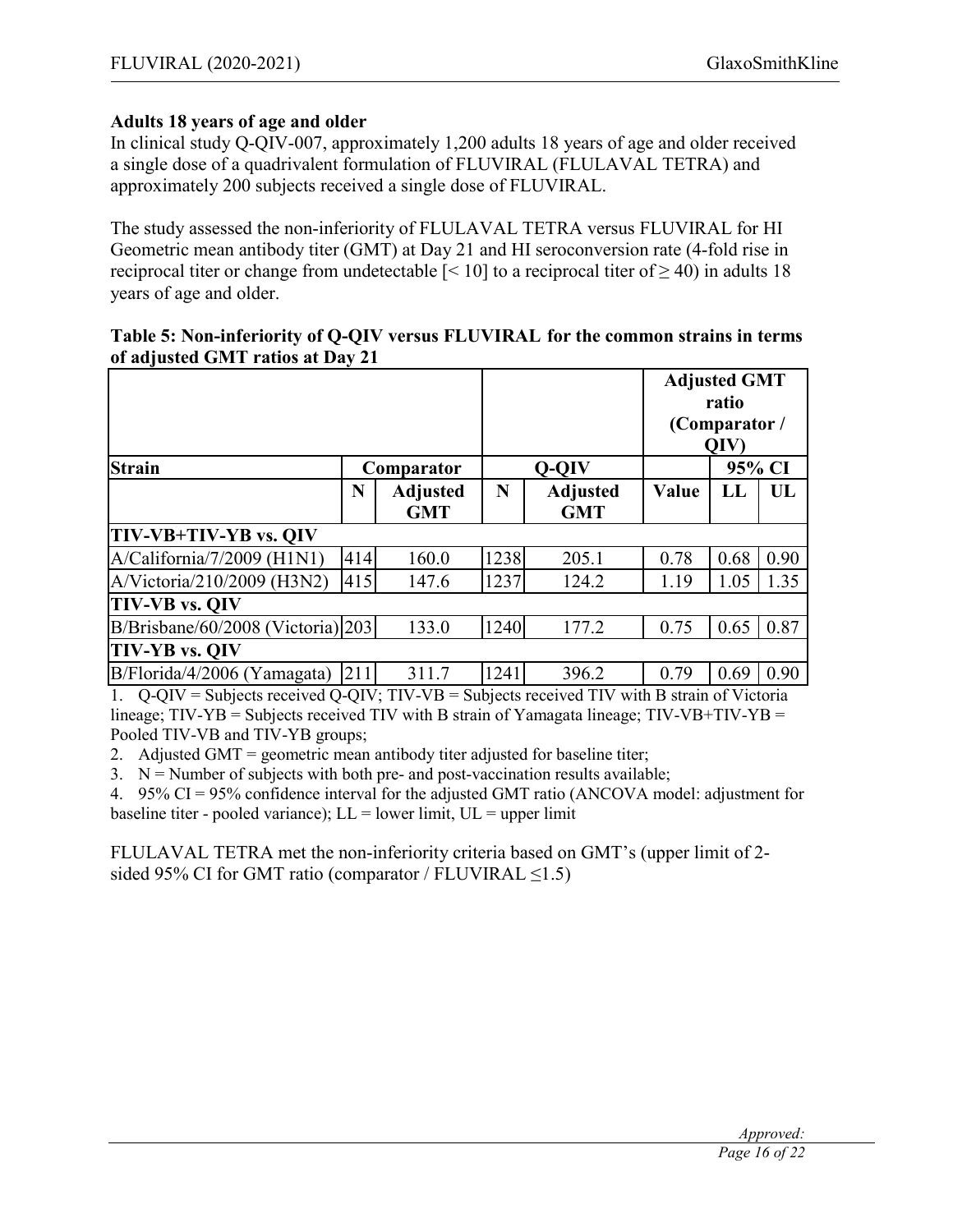|                             | <b>FLULAVAL Tetra</b> | FLUVIRAL <sup>1</sup> |
|-----------------------------|-----------------------|-----------------------|
|                             | $N=1246$              | $N = 204$             |
|                             | (95% CI)              | $(95\% \text{ CI})$   |
| <b>GMT</b>                  |                       |                       |
| A/H1N1                      | 204.6 (190.4;219.9)   | 176.0 (149.1;207.7)   |
| A/H3N2                      | 125.4 (117.4;133.9)   | 147.5 (124.1;175.2)   |
| $B$ (Victoria) <sup>2</sup> | 177.7 (167.8;188.1)   | 135.9 (118.1;156.5)   |
| $B$ (Yamagata) <sup>3</sup> | 399.7 (378.1;422.6)   | 176.9 (153.8;203.5)   |
| <b>Seroconversion rate</b>  |                       |                       |
| A/H1N1                      | 74.5% (71.9;76.9)     | 66.7% (59.7;73.1)     |
| A/H3N2                      | 66.5% (63.8;69.2)     | 73.0% (66.4;79.0)     |
| $B$ (Victoria) <sup>2</sup> | 55.2% (52.4;58.0)     | 48.8% (41.7;55.9)     |
| $B$ (Yamagata) <sup>3</sup> | 54.8% (52.0;57.6)     | 33.3% (26.9;40.3)     |

#### **Table 6: Post-vaccination GMT and seroconversion rates in adults 18 years of age and older (ATP Cohort for Immunogenicity)**

ATP = according to protocol ATP cohort for immunogenicity included all evaluable subjects for whom assay results were available after vaccination for at least one study vaccine antigen.

<sup>1</sup>containing A/H1N1, A/H3N2 and B (Victoria lineage)

<sup>2</sup> recommended strain by WHO during the season 2010-2011

3 additional B strain contained in FLULAVAL TETRA recommended in season 2008-2009

The respective post-vaccination seroprotection rates (Day 21 reciprocal titer of  $\geq$  40) for FLUVIRAL and FLULAVAL TETRA in adults 18 years of age and older were 92.6% and 93.7% against A/H1N1, 92.2% and 90.8% against A/H3N2,94.6% and 96.4% against B (Victoria) and 98.0% and 99.8% against B (Yamagata).

# **Children (Immunogenicity Non-Inferiority)**

In study Q-TIV-TF-008, the immune response of FLUVIRAL  $(N = 987)$  was compared to FLUZONE, a licensed trivalent, inactivated influenza virus vaccine  $(N = 979)$ , manufactured by Sanofi Pasteur SA, in an observer-blind, randomized study in children 3 through 17 years of age. The immune responses to each of the antigens contained in FLUVIRAL formulated for the 2009-2010 season were evaluated in sera obtained after one or 2 doses of FLUVIRAL and were compared to those following the comparator influenza vaccine.

Immune responses, specifically HI antibody titers to each virus strain in the vaccine, were evaluated in sera 28 days following one or 2 doses. The non-inferiority endpoints were geometric mean antibody titers (GMTs) adjusted for baseline, and the percentage of subjects who achieved seroconversion, defined as at least a 4-fold increase in serum HI titer over baseline to  $\geq$ 1:40, following vaccination, performed on the According-to-Protocol (ATP) cohort. FLUVIRAL was non-inferior to the comparator influenza for all strains based on adjusted GMTs and seroconversion rates.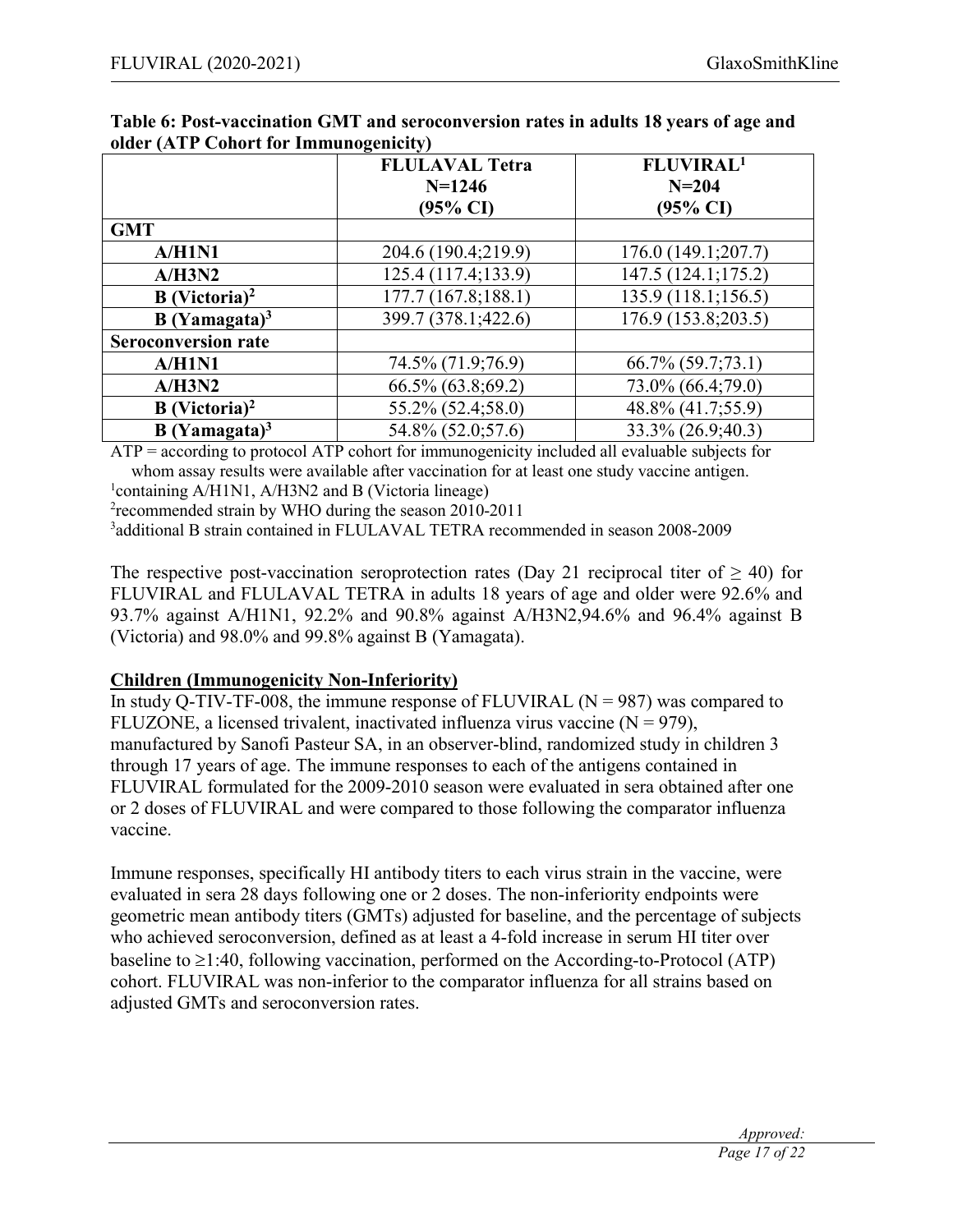|                             | $\mathcal{L}$ murch $\mathcal{L}$ to 17 Tears of Age (ATT Conore for Thimunogeneity)<br><b>FLUVIRAL</b> | Comparatorb         |                               |
|-----------------------------|---------------------------------------------------------------------------------------------------------|---------------------|-------------------------------|
| <b>GMTs Against</b>         | $N = 987$                                                                                               | $N = 979$           | <b>GMT</b> Ratio <sup>c</sup> |
|                             | $(95\% \text{ CI})$                                                                                     | $(95\% \text{ CI})$ | $(95\% \text{ CI})$           |
| A/H1N1                      | 320.9                                                                                                   | 329.4               | 1.03                          |
|                             | (298.3, 345.2)                                                                                          | (306.8, 353.7)      | (0.94, 1.13)                  |
| A/H3N2                      | 414.7                                                                                                   | 451.9               | 1.05                          |
|                             | (386.5, 444.9)                                                                                          | (423.8, 481.8)      | (0.96, 1.13)                  |
| B                           | 213.7                                                                                                   | 200.2               | 0.93                          |
|                             | (198.5, 230.1)                                                                                          | (186.1, 215.3)      | (0.85, 1.02)                  |
|                             |                                                                                                         |                     |                               |
| Seroconversion <sup>d</sup> | $N = 987$                                                                                               | $N = 978$           | Difference in                 |
|                             | $\frac{6}{9}$                                                                                           | $\frac{6}{9}$       | <b>Seroconversion</b>         |
|                             | $(95\% \text{ CI})$                                                                                     | $(95\% \text{ CI})$ | Rates <sup>e</sup>            |
|                             |                                                                                                         |                     | $(95\% \text{ CI})$           |
| A/H1N1                      | 59.8                                                                                                    | 58.2                | $-1.6$                        |
|                             | (56.6, 62.9)                                                                                            | (55.0, 61.3)        | $(-5.9, 2.8)$                 |
| A/H3N2                      | 68.2                                                                                                    | 66.2                | $-2.0$                        |
|                             | (65.2, 71.1)                                                                                            | (63.1, 69.1)        | $(-6.1, 2.1)$                 |
| B                           | 81.1                                                                                                    | 78.6                | $-2.4$                        |

| Table 7: Immune Responses to Each Antigen 28 Days After Last Vaccination in |  |
|-----------------------------------------------------------------------------|--|
| Children 3 to 17 Years of Age (ATP Cohort for Immunogenicity)               |  |

 $\overline{ATP}$  = according to protocol;  $CI$  = Confidence Interval.

ATP cohort for immunogenicity included all evaluable subjects for whom assay results were available after vaccination for at least one study vaccine antigen.

- <sup>a</sup> Results obtained following vaccination with influenza vaccines formulated for the 2009-2010 season.
- <sup>b</sup> licensed trivalent, inactivated influenza virus vaccine (Sanofi Pasteur SA).
- <sup>c</sup> FLULAVAL met non-inferiority criteria based on GMTs (upper limit of 2-sided 95% CI for GMT ratio [comparator vaccine/FLULAVAL]  $\leq$ 1.5).
- <sup>d</sup> Seroconversion defined as at least a 4-fold increase in serum titers of HI antibodies to  $\geq$ 1:40.
- <sup>e</sup> FLULAVAL met non-inferiority criteria based on seroconversion rates (upper limit of 2-sided 95% CI for difference of the comparator vaccine minus FLULAVAL  $\leq$ 10%).

# **TOXICOLOGY**

Non-clinical data reveal no special hazards for humans based on conventional studies of acute toxicity, local tolerance, repeated dose toxicity and reproductive/developmental toxicity.

The potential for toxicity of the trivalent vaccine was evaluated with FLULAVAL TETRA, a quadrivalent thimerosal-free (Q-QIV TF) vaccine that was manufactured by the same process as the trivalent FLUVIRAL. The Q-QIV TF vaccine was used as a representative formulation for the toxicology assessment of thimerosal-plus and thimerosal-free formulations. The vaccine has not been evaluated for carcinogenicity or mutagenic potential.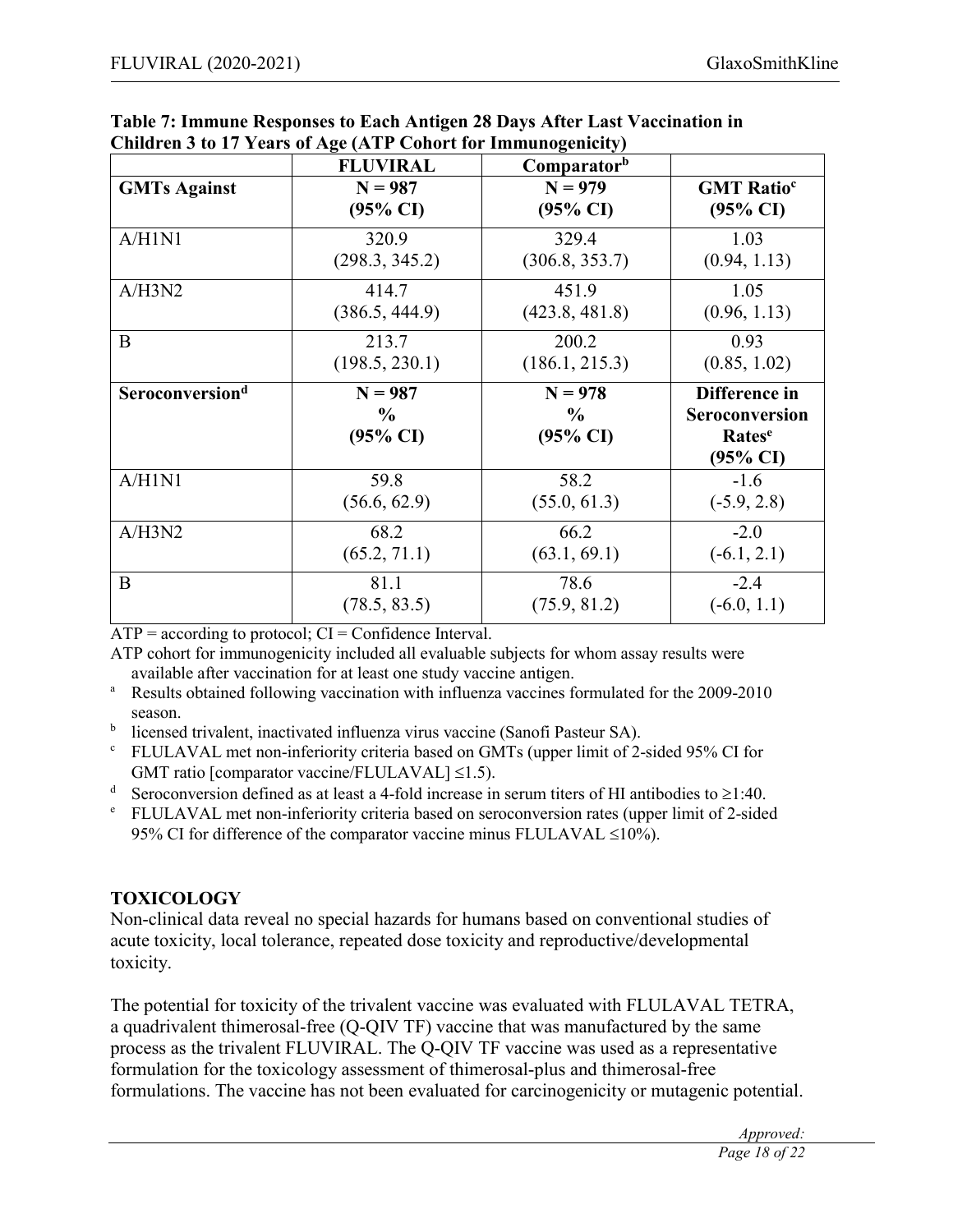| <b>Study</b>  | <b>Species or</b> | Route | <b>Dosing Regimen</b>                | <b>Tested Material</b> |
|---------------|-------------------|-------|--------------------------------------|------------------------|
|               | <b>Substrate</b>  |       |                                      |                        |
| Single dose   | New Zealand       | IM    | Single dose: FHD                     | Q-QIV TF <sup>a</sup>  |
| and local     | White rabbits     |       |                                      | Phosphate buffer       |
| tolerance     |                   |       |                                      | saline                 |
| Repeated      | New Zealand       | IM    | 3 doses at 2 weeks                   | Q-QIV TF <sup>a</sup>  |
| dose          | White rabbits     |       | interval; FHD                        | Phosphate buffer       |
|               |                   |       |                                      | saline                 |
| Repeated      | New Zealand       | IM    | 3 doses at 2 weeks                   | Q-QIV TF               |
| dose          | White rabbits     |       | interval; FHD                        | Phosphate buffer       |
|               |                   |       |                                      | saline                 |
| Reproduction  | Sprague-          | IM    | Day -28 and -14                      | Q-QIV TF               |
| and           | Dawley rats       |       | before pairing, then                 | D-QIV TF $^{\rm b}$    |
| development   | (Crl:CD(SD))      |       | Days 3, 8, 11, 15                    | Phosphate buffer       |
|               | IGS BR)           |       | after mating and Day                 | saline)                |
|               |                   |       | 7 of lactation; $2/5$ <sup>th</sup>  |                        |
|               |                   |       | HD                                   |                        |
| Female        | Sprague-          | IM    | Day -28 and -14                      | Q-QIV TF               |
| fertility and | Dawley rats       |       | before pairing, and                  | Phosphate buffer       |
| embryo-fetal  | (Crl:CD(SD))      |       | then Days $3, 8, 11,$                | saline)                |
| survival      | IGS BR)           |       | 15 after mating; $2/5$ <sup>th</sup> |                        |
|               |                   |       | HD                                   |                        |

a. B strains from both lineages were not available at the time of testing: a trivalent influenza virus candidate vaccine was tested:  $2 \n M$ " strains  $+ 1 \n M$ " strain, with double the amount of antigen, in order to mimic the total amount of antigen included in the quadrivalent vaccine.

b. D-QIV TF: Dresden (Germany) manufactured antigens.

FHD: Full Human Dose

HD: Human Dose

### Single Dose Toxicity

In the single dose/local tolerance study, a full human dose of Q-QIV TF vaccine was administered to New Zealand White rabbits. There were no deaths, clinical signs, or changes in body weights that could be attributed to the administration of the vaccine. There was no associated toxicity after treatment with the vaccine. Minor inflammation was seen in both treated groups; however there were no clear differences between the Q-QIV TF vaccine and the saline control group.

# Repeat Dose Toxicity

In the two repeated dose studies, a full human dose of the Q-QIV-TF vaccine was administered three times within a 2-week interval. The repeated intramuscular treatment of rabbits with the vaccine induced mild, transient local effects in the injected muscles. A few hematology and clinical chemistry parameters related to the local inflammation were transiently affected. The inflammation diminished distinctly over time and a clear recovery process was observed at the end of the 28-day observation period.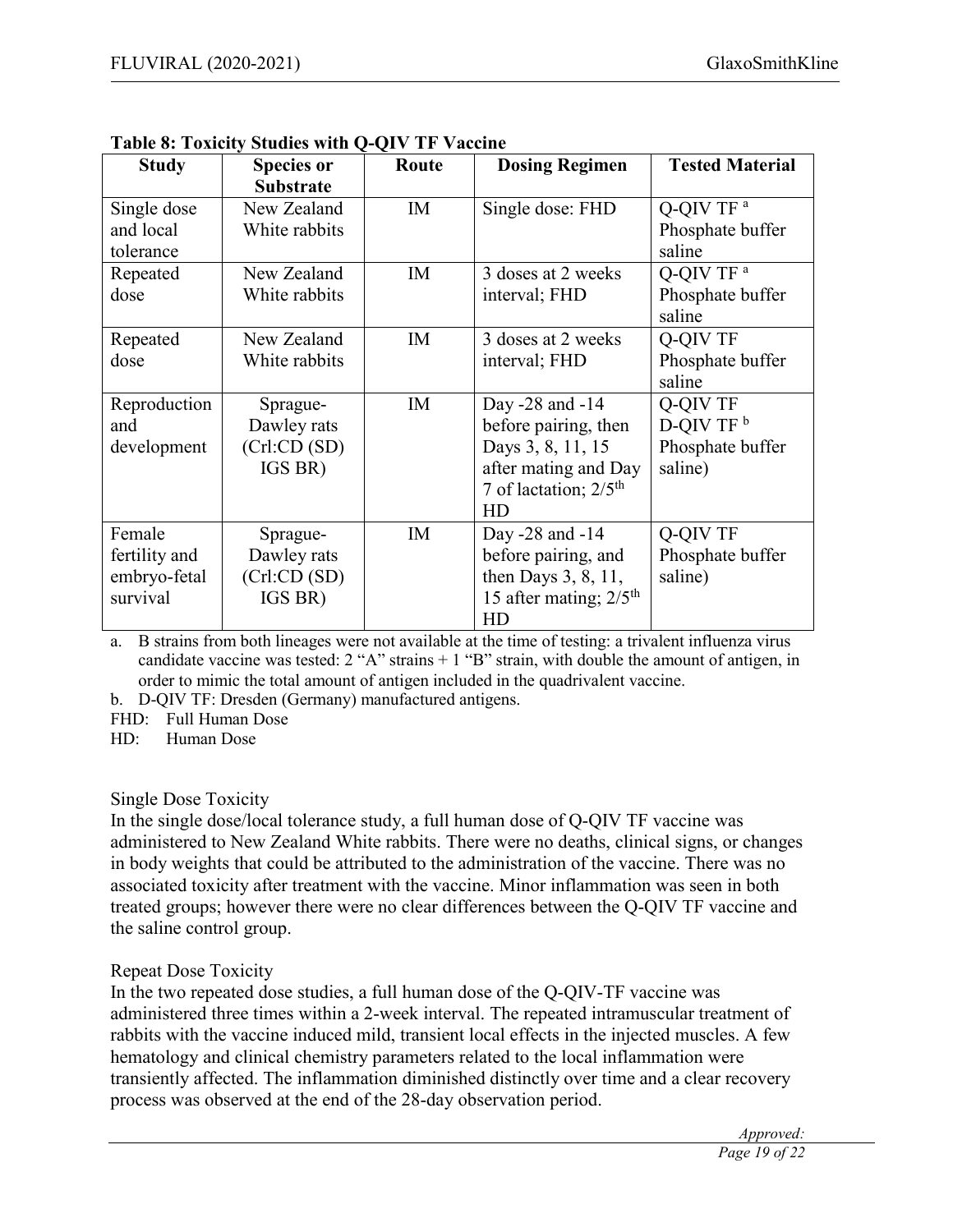Reproductive Toxicity

Vaccination of female rats with Q-QIV TF vaccine, at doses shown to be immunogenic in the rat, had no effect on F0 female clinical condition, food consumption, weight, mating performance, fertility, or ability to produce a live litter. There was no effect on pre- or postnatal development of F1 offspring.

#### **REFERENCES**

1. National Advisory Committee on Immunization (NACI): Statement on Seasonal Influenza Vaccine for the current year. https://www.canada.ca/en/publichealth/services/immunization/national-advisory-committee-on-immunizationnaci.html#rec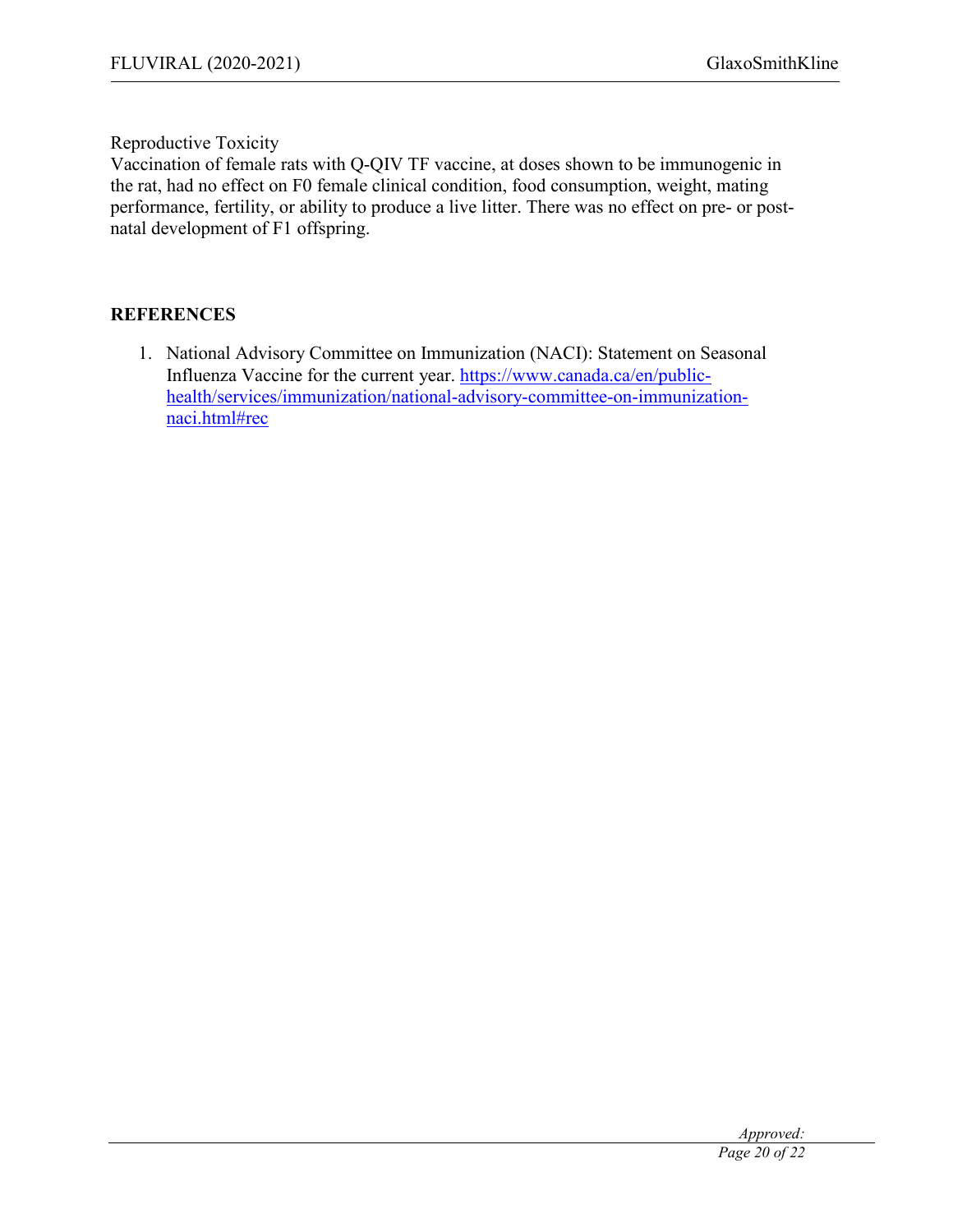#### **PART III: CONSUMER INFORMATION**

#### **FLUVIRAL (2020-2021)**

Trivalent Influenza Virus Vaccine Split Virion, Inactivated

This leaflet is part III of a three-part "Product Monograph" published when FLUVIRAL was approved for sale in Canada and is designed specifically for Consumers. This leaflet is a summary and will not tell you everything about FLUVIRAL. Contact your doctor or pharmacist if you have any questions about the drug.

#### **ABOUT THIS VACCINE**

#### What the vaccine is used for:

FLUVIRAL is a trivalent vaccine for use in adults and children greater than 6 months of age to provide active immunization against disease caused by influenza virus types A and B contained in the vaccine.

Influenza is a disease of the upper airways and lungs caused by infection with a flu virus. The most commons symptoms are: high temperature (fever), sore throat, coughing, general aches and pains, headaches, weakness and tiredness.

#### What it does:

FLUVIRAL causes the body's immune system to make antibodies to protect the person from being infected by certain types of influenza virus. This vaccine is only effective against infection by A and B virus types it is designed to prevent and closely related types of virus. None of the ingredients in the vaccine can cause influenza. As with all vaccines, FLUVIRAL may not fully protect all people who are vaccinated.

#### When it should not be used:

If you had a severe allergic reaction (e.g., anaphylaxis) to egg proteins, a previous dose of any influenza vaccine produced in eggs or any ingredient in the vaccine.

#### What the medicinal ingredient is:

This vaccine complies with the World Health Organization (WHO) recommendation (Northern Hemisphere) for the 2020- 2021 season.

Each 0.5 mL dose of the vaccine contains 15 micrograms of haemagglutinin, a type of protein that has been purified from killed and split influenza viruses. The three virus strains in this vaccine are:

- A/Guangdong-Maonan/SWL1536/2019(H1N1)pdm09-like virus;

- A/Hong Kong/2671/2019 (H3N2)-like virus;
- B/Washington/02/2019-like virus.

What the important nonmedicinal ingredients are: Phosphate buffered saline, polysorbate 80,  $\alpha$ -tocopheryl hydrogen succinate, thimerosal. Trace amounts of: egg proteins, ethanol, formaldehyde, sodium deoxycholate, and sucrose.

What dosage forms it comes in: - multidose vial (type 1 glass) of 5 mL for 10 doses The packaging does not contain latex.

#### **WARNINGS AND PRECAUTIONS**

**Serious Warnings and Precautions As with all injectable vaccines, appropriate medical treatment and supervision should always be readily available in case of an anaphylactic event following the administration of the vaccine.**

BEFORE you receive FLUVIRAL talk to your doctor or nurse if:

- You have a **severe infection** with a high temperature. In these cases, the vaccination will be postponed until you recover. A minor infection should not be a problem.
- You have a **bleeding problem** or **bruise easily**.
- You have a **weakened immune system** due to HIV infection or due to medicines that suppress the immune system.
- You have **fainted** before or after a previous injection.
- If you are **taking any other medicines** or you have recently received any other vaccine.
- If Guillain-Barré (GBS) has occurred within 6 weeks of receiving a previous influenza vaccination.
- If you are **pregnant or breast-feeding** seek advice from your doctor.

#### **INTERACTIONS WITH THIS MEDICATION**

FLUVIRAL must not be mixed with any other vaccine in the same syringe. If FLUVIRAL is to be given at the same time as another injectable vaccine, the vaccines should always be administered at different injection sites.

#### **PROPER USE OF THIS MEDICATION**

#### Usual dose:

One injection of 0.5 mL into the shoulder muscle or the midthigh muscle.

Children 6 months to less than 9 years of age who have not been vaccinated against influenza in the past will receive a second injection at least one month after the first injection.